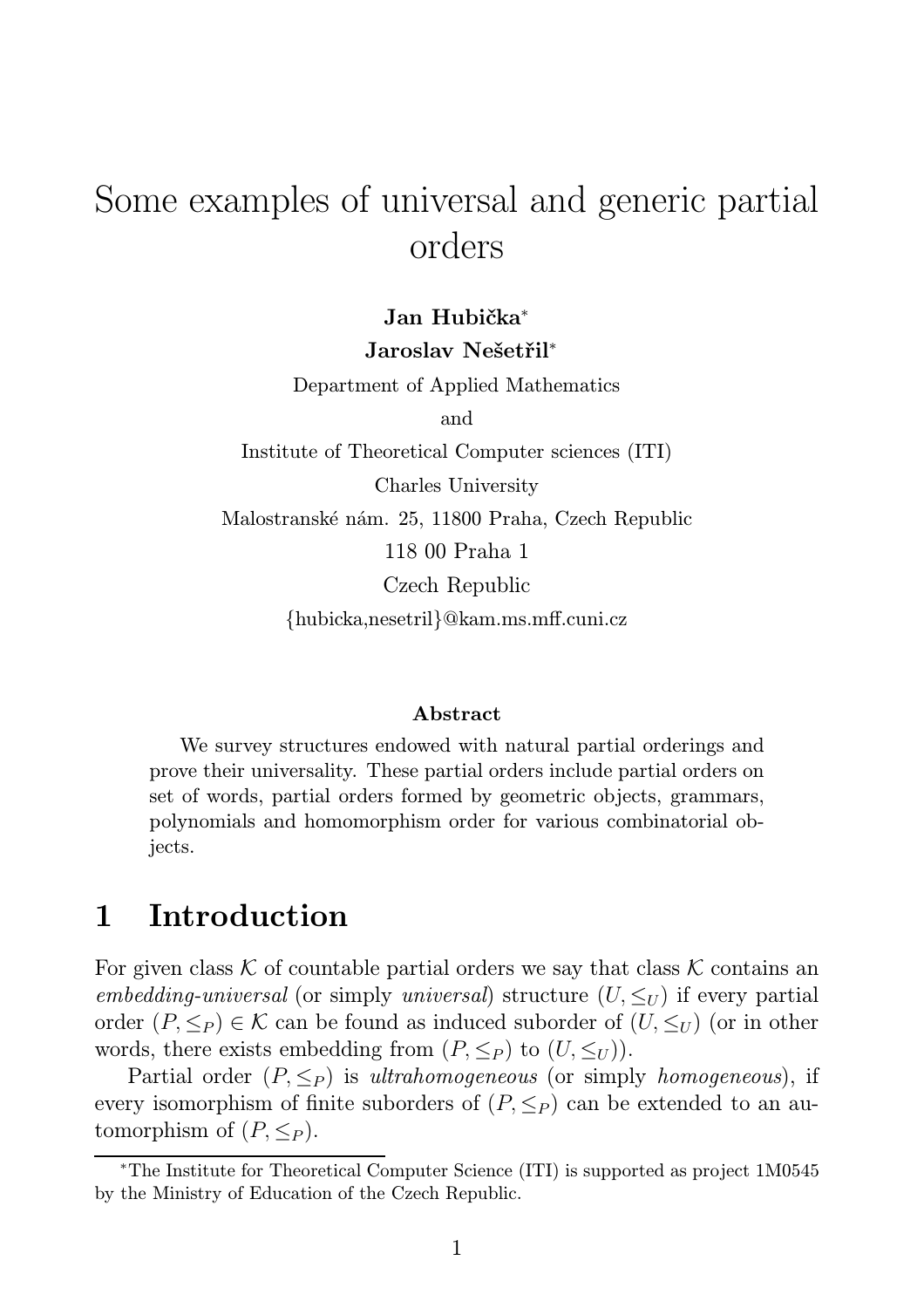Partial order  $(P, \leq_P)$  is *generic* if it is both *ultrahomogeneous* and *universal*.

The generic objects can be obtained from the Fraïssé limit [4]. But it is important that often these generic objects (despite their apparent complexity and universality) admit a concise presentation. Thus for example the Rado graph (i.e. countable universal and homogeneous undirected graph) can be represented in various ways by elemental properties of sets or finite sequences, number theory or even probability. Similar concise representations were found for some other generic objects such as all undirected ultrahomogeneous graphs [8] or the Urysohn space [6]. The study of generic partial order motivated also this paper and we consider representation of the generic partial order in Section 3.

The notion of finite presentation we interpret here broadly as a succinct representation of an infinite set. Succinct in the sense that elements are finite models with relation induced by "compatible mapping" (such as homomorphism) between the corresponding models. This intuitive definition suffices as we are interested in the (positive) examples of such representations.

A finite presentation of the generic partial order is given in [8] however this construction is quite complicated. Here we present more streamlined constructions and relate it to Conway surreal numbers (see Section 3).

In Section 2 we present several simple constructions which yield (countably) universal partial orders. Such objects are interesting on its own and were intensively studied in the context of universal algebra and categories. For example, it is a classical result of Pultr and Trnková [19] that finite graphs with the homomorphism order are countably universal quasiorder. Extending and completing [8] we give here several constructions which yields to universal partial orders. These constructions include:

- 1. Order  $(W, \leq_W)$  on sets of words in alphabet  $\{0, 1\}$ .
- 2. Dominance order on binary tree  $(\mathcal{B}, \leq_{\mathcal{B}})$ .
- 3. Inclusion order of finite sets of finite intervals  $(\mathcal{I}, \leq_{\mathcal{I}})$ .
- 4. Inclusion order of convex hulls of finite sets of points in plane  $(C, \leq_{\mathcal{C}})$ .
- 5. Order of piecewise linear functions on rationals  $(\mathcal{F}, \leq_{\mathcal{F}})$ .
- 6. Inclusion order of periodic sets  $(S, \subseteq)$ .
- 7. Order of sets of truncated vectors (generalization of orders of vectors of finite dimension)  $(\mathcal{TV}, \leq_{\mathcal{TV}})$ .
- 8. Orders implied by grammars on words  $(G, \leq_g)$ .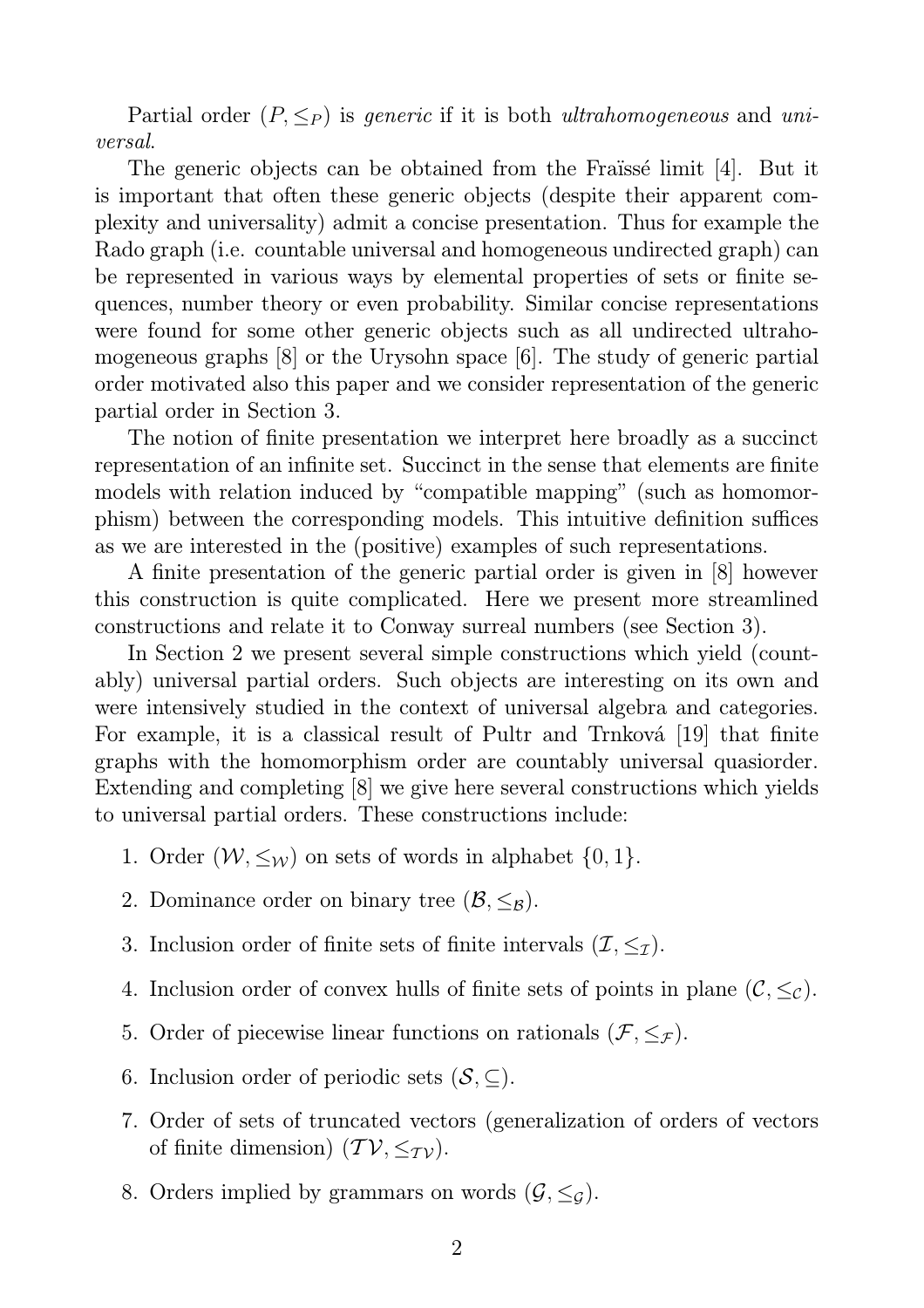9. Homomorphism order of oriented paths  $(\mathcal{P}, \leq_{\mathcal{P}})$ .

Note that with universal partial orders we have more freedom (than with generic one) and as a consequence we give a perhaps surprising variety of finite presentations.

We start with a simple representation by means of finite sets of binary words. This representation seems to capture properties of such universal partial order very well and it will serve as our "master" example. In most other cases we prove the universality of some particular partial order by finding a mapping from the words representation into the structure in question. This technique will be shown in several applications in the next Sections. While some of these structures are known be universal, see eg. [5, 15, 7], in several cases we can prove the universality in a new, we believe, much easier way. The embeddings of structures are presented as follows (ones denoted by dotted lines are not presented in this paper but reference is given).



At this point we would like to mention that the (countable) universality is an essentially finite problem as it can be formulated as follows: By an *on-line representation* of a class K of partial orders in partial order  $(P, \leq_P)$ , we mean that one can construct embedding  $\varphi : R \to P$  of any partial order  $(R, \leq_R)$  in class K under the circumstances that the elements of R are revealed one by one. The on-line representation of a class of partial orders can be considered as a game between two players A and B (usually Alice and Bob). Player B chooses a partial order  $(P, \leq_P)$  in the class K, and reveals the elements of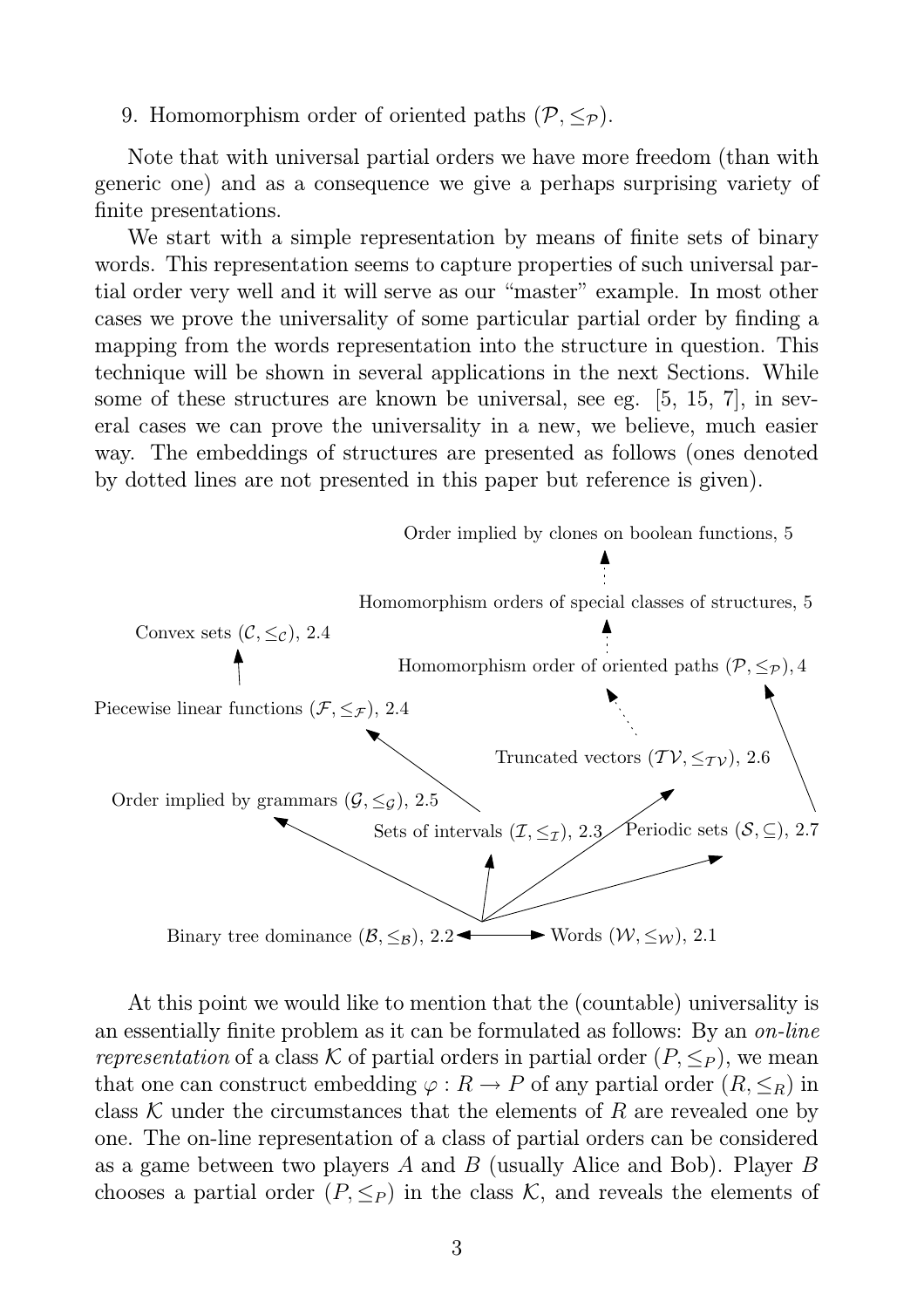P one by one to player A (B is a bad guy). Whenever an element of x of P is revealed to A, the relations among  $x$  and previously revealed elements are also revealed. Player A is required to assign vertex  $\varphi(x)$  before the next element is revealed such that  $\varphi$  is embedding of suborder induced by  $(R, \leq_R)$  on already revealed elements to  $(P, \leq_P)$ . Player A wins a game if he succeeds in constructing an embedding  $\varphi$ . The class K of partial orders is on-line representable in partial order  $(P, \leq_P)$  if player A has a winning strategy.

On-line representation (describing winning strategy of  $A$ ) is convenient way of showing universality of given partial order. In particular it transforms problem of embedding countable structures into finite problem of extending the existing partial embedding by next element.

We say that partial order  $(P, \leq_P)$  has the *extension property* if the following holds: for any finite mutually disjoint subsets  $L, G, U \subseteq P$  there exist vertex  $v \in P$  such that  $v' <_P v$  for each  $v' \in L$ ,  $v <_P v'$  for each  $v' \in G$ and neither  $v \leq_P v'$  nor  $v' \leq_P v$  for each  $v' \in U$ . Extension property is stronger form of on-line representability of any partial order. Using zig-zag argument it is easy to show that partial order having extension property is homogeneous (and thus generic).

In Section 3 we show a finite representation of generic partial order related to Conway's surreal numbers. A bit surprisingly this is the only known finite presentation of the generic partial order [8]. The constructions of universal partial orders are easier, but they are often not generic. We discuss reasons why other structures fail to be homogeneous. In particular we will look for gaps in the partial order. Recall that the *gap* in partial order  $(P, \leq_P)$  is a pair of elements  $v, v' \in P$  such that  $v <_{\mathcal{B}} v'$ . Partial order having no gaps is called *dense*. We will show examples of universal partial orders both with gaps and without gaps but still failing to be generic.

### 2 Examples of Universal Partial Orders

To prove universality of given partially ordered set is often difficult task [5, 19, 9, 15]. The individual proofs, even if developed independently, use similar tools. We demonstrate this by isolating a "master" constructions (in Section 2.1). This constructions is then embedded into partial orders defined by other structures (as listed above). We shall see that representation of this particular order is flexible enough to simplify further embeddings.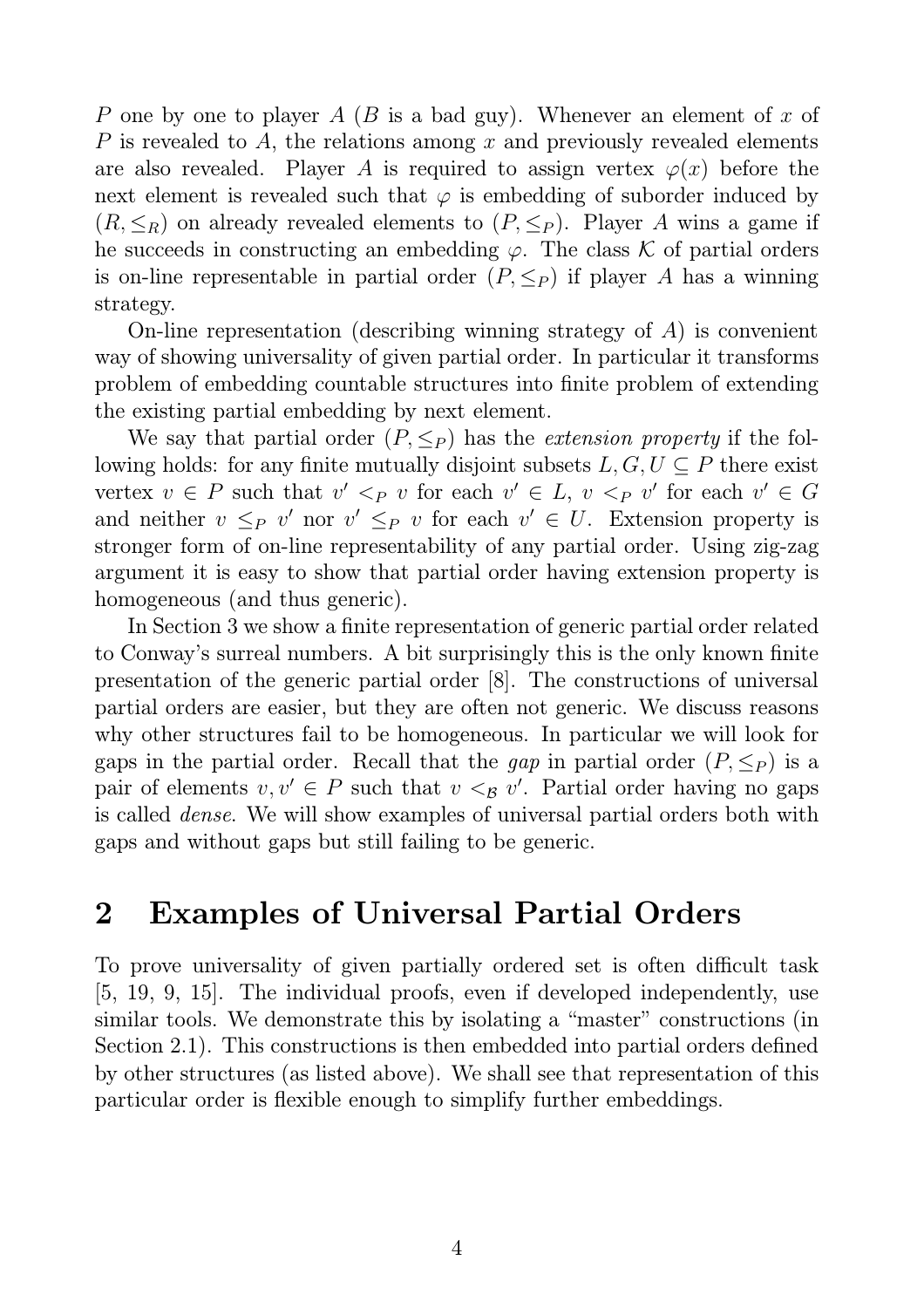#### 2.1 Word representation

The set of all words over alphabet  $\Sigma = \{0,1\}$  is denoted by  $\{0,1\}^*$ . For words W, W' we write  $W \leq_w W'$  iff W' is an initial segment (left factor) of W. Thus we have, for example,  $\{011000\} \leq w \{011\}$  and  $\{010111\} \nleq w \{011\}$ .

Definition 2.1. *Denote by* W *the class of all finite subsets* A *of* {0, 1} ∗ *such that no distinct words*  $W, W'$  in  $A$  *satisfy*  $W \leq_w W'$ . For  $A, B \in W$  we put  $A \leq_W B$  when for each  $W \in A$  there exists  $W' \in B$  such that  $W \leq_w W'$ .

Obviously  $(W, \leq_W)$  is a partial order (antisymmetry follows from the fact that A is an antichain in the order  $\leq_w$ ).

Definition 2.2. *For a set* A *of finite words denote by* min A *the set of all minimal words in* A *(i.e. we all*  $W \in A$  *that there is no*  $W' \in A$  *satisfying*  $W' <_{w} W$ ).

Now we show an on-line embedding of any finite partial order to  $(W, \leq_W)$ . Towards this end denote by  $[n]$  set  $\{1, 2, \ldots n\}$ . We restrict ourselves to the partial orders whose vertex sets are sets [n] (for some  $n > 1$ ) and will always embed the vertices in natural order. For partial order  $([n], \leq_P)$  denote by  $([i], \leq_{P_i})$  the partial order induced by  $([n], \leq_P)$  on vertices [i].

Our main construction is function  $\Psi$  mapping partial orders  $([n], \leq_P)$  to elements of  $(W, \leq_W)$  defined as follows:

#### Definition 2.3.

Let  $L([n], \leq_P)$  be union of all  $\Psi([m], \leq_{P_m})$ ,  $m < n, m \leq_P n$ .

Let  $U([n], \leq_P)$  be the set of all words W such that W has length n, last *letter is* 0 *and for each*  $m < n, n \leq_P m$  *there is*  $W' \in \Psi([m], \leq_{P_m})$  *such that* W *is initial segment of* W′ *.*

*Finally put*  $\Psi([n], \leq_P)$  *as*  $\min(L([n], \leq_P) \cup U([n], \leq_P))$ *. In particular*  $L([1], \leq_P) = \emptyset$ ,  $U([1], \leq_P) = \{0\}$ ,  $\Psi([1], \leq_P) = \{0\}$ .

Main result of this Section is the following:

**Theorem 2.1.** For partial order  $([n], \leq_P)$  we have:

1. For every 
$$
i, j \in [n]
$$
,

$$
i \leq_P j \iff \Psi([i], \leq_{P_i}) \leq_W \Psi([j], \leq_{P_j})
$$

*and*

$$
\Psi([i], \leq_{P_i}) = \Psi([j], \leq_{P_j}) \iff i = j.
$$

*(Or in the other words, mapping*  $\Phi(i) = \Psi([i], \leq_{P_i})$  *is embedding of*  $([n], \leq_P)$  *into*  $(W, \leq_W)$ *)*;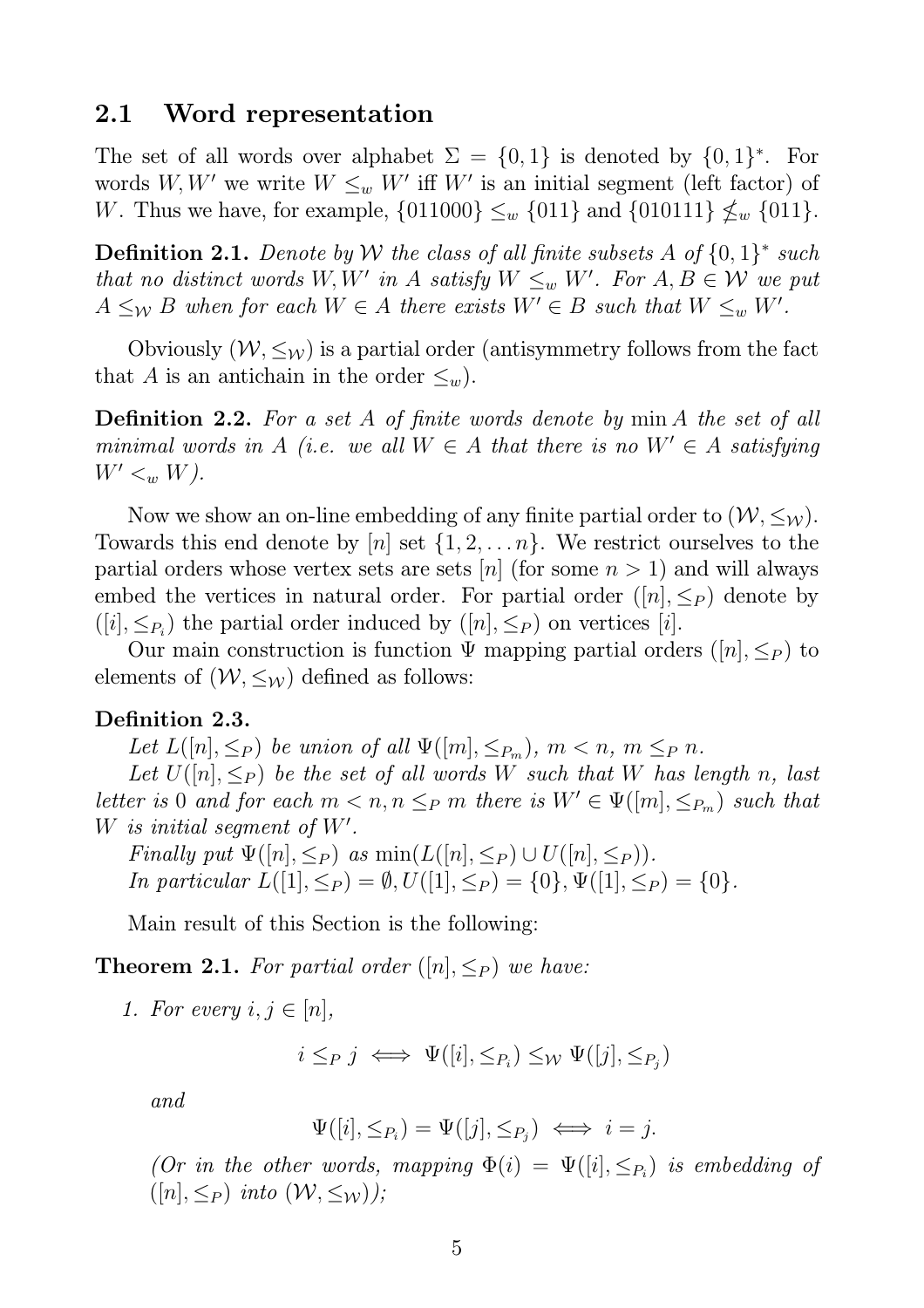

Figure 1: Partial order  $([4], \leq_P)$ 

2. for every  $S \subseteq [n]$  there is a word W of length n such that for each  $k \leq n$ ,  $\{W\} \leq_{\mathcal{W}} \Psi([k], \leq_{P_k})$  *if and only of either*  $k \in S$  *or there is*  $k' \in S$  such that  $k' \leq_P k$ .

On-line embedding  $\Phi$  is illustrated by following example:

**Example 2.1.** *Partial order* ([4],  $\leq_P$ ) *depicted on Figure 1 has the following values of*  $\Psi([k], \leq_{P_k}), k = 1, 2, 3, 4.$ 

 $L([1], \leq_{P_1}) = \emptyset$   $U([1], \leq_{P_1}) = \{0\}$   $\Psi([1], \leq_{P_1}) = \{0\}$  $L([2], \leq_{P_2}) = \{0\}$   $U([2], \leq_{P_2}) = \{00, 10\}$   $\Psi([2], \leq_{P_2}) = \{0, 10\}$  $L([3], \leq_{P_3}) = \emptyset$   $U([3], \leq_{P_3}) = \{000, 100\}$   $\Psi([3], \leq_{P_3}) = \{000, 100\}$  $L([4], \leq_{P_4}) = \emptyset$   $U([4], \leq_{P_4}) = \{0000\}$   $\Psi([4], \leq_{P_4}) = \{0000\}$ 

*Proof (of Theorem 2.1).* We proceed by induction on n.

The Theorem obviously holds for  $n = 1$ .

Now assume that Theorem holds for every partial order  $([i], \leq_{P_i})$ ,  $i =$  $1, \ldots n-1.$ 

We first show that 2. holds for for  $([n], \leq_P)$ . Fix  $S \subseteq \{1, 2, ..., n\}$ . Without loss of generality assume that for each  $m \leq n$  such that there is  $m' \in S$ ,  $m' \leq_P m$ , we also have  $m \in S$  (i.e. S is closed upwards). By induction hypothesis, there is word W of length  $n-1$  such that for each  $n' < n$ ,  $\{W\} \leq_{\mathcal{W}} \Psi([n'], \leq_{P_{n'}})$  if and only if  $n' \in S$ . Based on word W we construct word W' of length *n* such that  $\{W'\}\leq_{\mathcal{W}} \Psi([n'], \leq_{P_{n'}})$  if and only of  $n' \in S$ . Consider individual cases:

1.  $n \in S$ 

(a)  $\{W\} \leq_W \Psi([n], \leq_P)$ . Put  $W' = W0$ . Because  $\{W'\} \leq_W \{W\}$ , W' obviously has the property.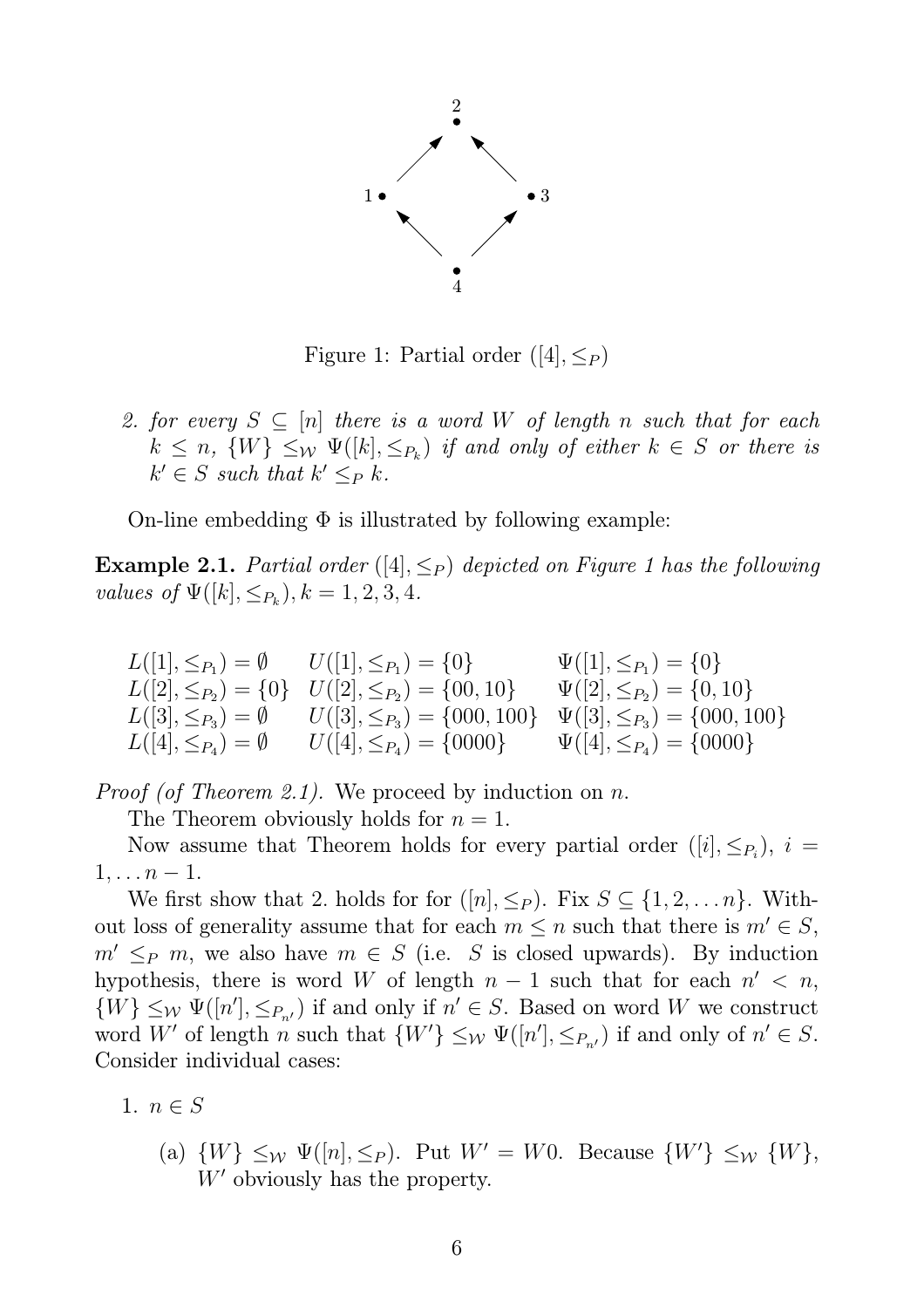- (b)  $\{W\} \nleq_{\mathcal{W}} \Psi([n], \leq_P)$ . In this case we have for each  $m < n, n \leq_P m$ also  $m \in S$  and thus  $\{W\} \leq_{\mathcal{W}} \Psi([m], \leq_{P_m})$ . By definition of  $\leq_{\mathcal{W}}$ for each such m we have  $W'' \in \Psi([m], \leq_{P_m})$  such that  $W''$  is initial segment of W. It implies that W0 is in  $U([n], \leq_P)$  and thus  $\{W\} \leq_{\mathcal{W}} \Psi([n], \leq_P)$ , a contradiction.
- 2.  $n \notin S$ 
	- (a)  $\{W\} \nleq_W \Psi([n], \leq_P)$ . In this case we can put either  $W' = W_0$  or  $W' = W1$ .
	- (b)  $\{W\} \leq_W \Psi([n], \leq_P)$ . We have  $\{W\} \nleq_W L([n], \leq_P)$ , otherwise we would have  $\{W\} \leq_{\mathcal{W}} \Psi([m], \leq_{P_m}) \leq_{\mathcal{W}} \Psi([n], \leq_P)$  for some  $m < n$  and thus  $n \in S$ . Because  $U([n], \leq_P)$  contains words of length *n* where last digit is 0, we put  $W' = W1$  and we have  $\{W'\}\nleq_{\mathcal{W}} U([n], \leq_P)$  and thus also  $\{W'\}\nleq_{\mathcal{W}} \Psi([m], \leq_{P_m})$ .

This finishes the proof of property 2.

Now we prove 1. We only need to verify that for  $m = 1, 2, \ldots n-1$  we have  $\Psi([n], \leq_P) \leq_{\mathcal{W}} \Psi([m], \leq_{P_m}) \iff n \leq_P m$  and  $\Psi([m], \leq_{P_m}) \leq_{\mathcal{W}} \Psi([n], \leq_P)$ )  $\iff$  m  $\leq_P$  n. Rest follows from the induction. Fix m and consider individual cases:

- 1.  $m \leq_P n$  *implies*  $\Psi([m], \leq_{P_m}) \leq_W \Psi([n], \leq_P)$ : This follow easily from fact that every word in  $\Psi([m], \leq_{P_m})$  is in  $L([n], \leq_P)$  and initial segment of each word in  $L([n], \leq_P)$  is in  $\Psi([n], \leq_P)$ ).
- 2.  $n \leq_P m$  *implies*  $\Psi([n], \leq_P) \leq_W \Psi([m], \leq_{P_m})$ :  $U([n], \leq_P)$  is maximal set of words of length n with last digit 0 such that  $U([n], \leq_P) \leq_W$  $\Psi([m'], \leq_{P_{m'}})$  for each  $m' < n, n \leq_P m'$ , in particular for  $m' = m$ . It suffices to show that  $L([n], \leq_P) \leq_W \Psi([m], \leq_{P_m})$ . Consider  $W \in$  $L([n], \leq_P)$ , we have some  $m' \leq_P n \leq_P m$  such that  $W \in \Psi([m'], \leq_{P_{m'}})$ . From induction hypothesis  $\Psi([m'], \leq_{P_{m'}}) \leq_{\mathcal{W}} \Psi([m], \leq_{P_m})$  and thus in particular initial segment of W is in  $\Psi([m], \leq_{P_m})$ .
- 3.  $\Psi([m], \leq_{P_m}) \leq_{\mathcal{W}} \Psi([n], \leq_P)$  *implies*  $m \leq_P n$ : Since  $U([n], \leq_P)$  contains words longer than any word of m, we have  $\Psi([m], \leq_{P_m}) \leq_{\mathcal{W}} L([n], \leq_P)$ . By 2. for  $S = \{m\}$  there is W such that  $\{W\} \leq_{\mathcal{W}} \Psi([m'], \leq_{P_{m'}})$  if and only if  $m \leq_P m'$ . Because  $\{W\} \leq_W L([n], \leq_P)$ , we have some  $m \leq_P m' \leq_P n$ .
- 4.  $\Psi([n], \leq_P) \leq_W \Psi([m], \leq_{P_m})$  *implies*  $n \leq_P m$ : We have  $\Psi([n], \leq_P) \leq_W$  $\Psi([m], \leq_{P_m})$ . By 2. for  $S = \{n\}$  there is W such that  $\{W\} \leq_W$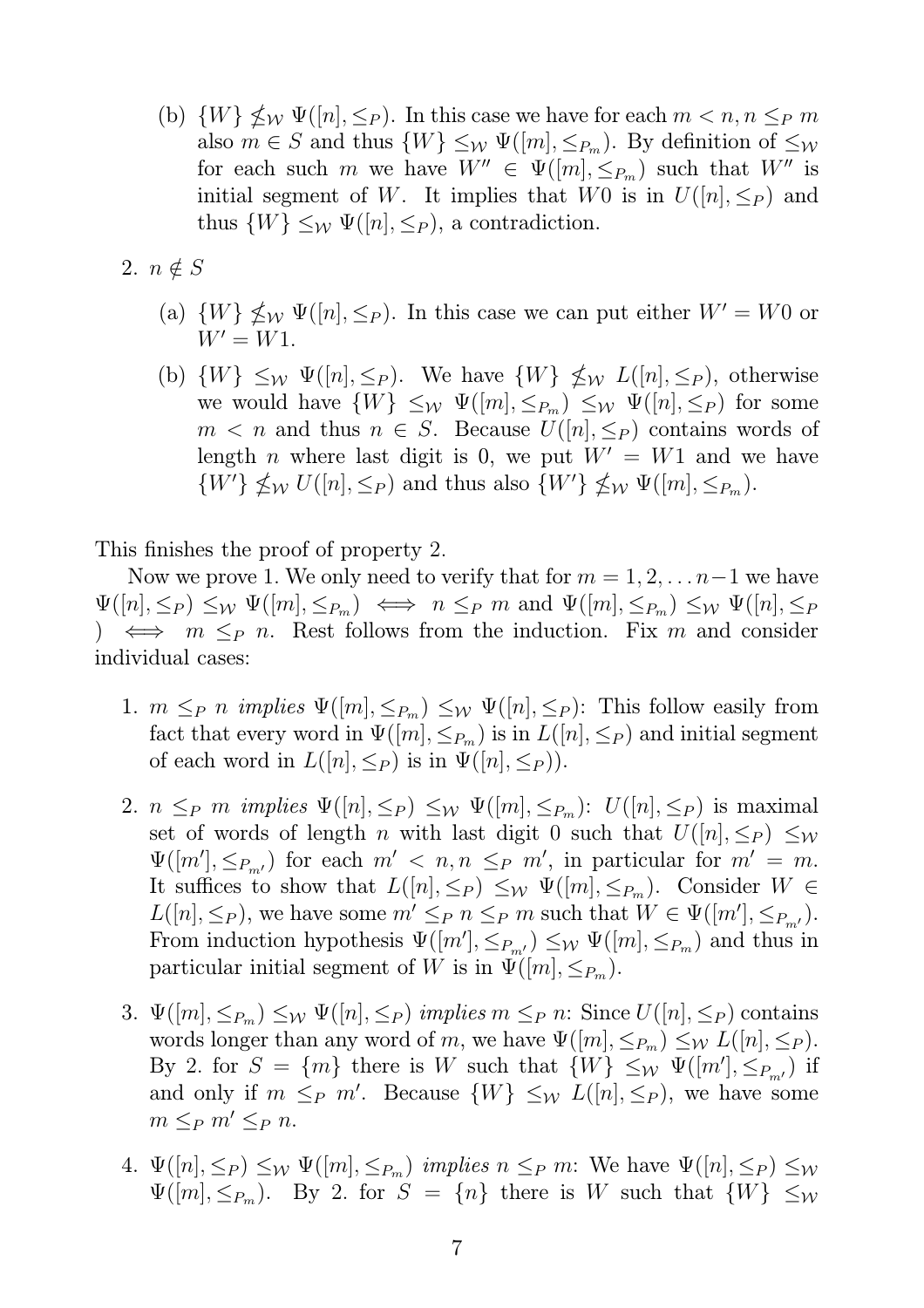$\Psi([m'], \leq_{P_{m'}})$  if and only if  $n \leq_P m'$ . Because  $\{W\} \leq_{\mathcal{W}} \Psi([m], \leq_{P_m})$ we have also  $n \leq_P m$ .

Corollary 2.1. *Partial order*  $(W, \leq_W)$  *is universal.* 

Note that  $W$  fails to be a (ultra)-homogeneous partial order. For example the empty set is the minimal element.  $W$  is also not dense as shown by the following example

$$
A = \{0\}, B = \{00, 01\}
$$

This is not unique gap and we shall characterize all gaps in  $W$  after reformulating  $W$  in a more combinatorial setting in Section 2.2.

#### 2.2 Dominance in the Binary tree

As it is well known the Hasse diagram of partial order  $({0, 1}, \leq_w)$  forms a complete binary tree  $T_u$  of infinite depth. Let r be its root vertex (corresponding to the empty word). Using  $T_u$  we can re-formulate our universal partial order as:

**Definition 2.4.** *Vertices of*  $(\mathcal{B}, \leq_{\mathcal{B}})$  *are finite sets* S *of vertices of*  $T_u$  *such that there is no vertex*  $v \in S$  *on any path from*  $r$  *to*  $v' \in S$  *except for*  $v'$ *. (Thus* S *is a finite antichain in the order of the tree* T*.)*

*We say that*  $S' \leq_{\mathcal{B}} S$  *if and only if for each path from*  $r$  *to*  $v \in S$  *there is a* vertex  $v' \in S'$ .

Corollary 2.2. *Partially ordered set*  $(\mathcal{B}, \leq_{\mathcal{B}})$  *is universal.* 

*Proof.*  $(\mathcal{B}, \leq_{\mathcal{B}})$  is just re-formulation of  $(\mathcal{W}, \leq_{\mathcal{W}})$  and thus both partial orders are isomorphic.

Figure 2 shows portion of tree T representing the same partial order as in Figure 1.

 $(\mathcal{B}, \leq_{\mathcal{B}})$  brings perhaps better intuitive understanding how the universal partial order is built from very simple partial order  $({0, 1}, \xi)$ , by using sets of elements instead of single element representations. Understanding this makes it easy to find embedding of  $(W, \leq_W)$  (or equivalently  $(\mathcal{B}, \leq_{\mathcal{B}})$ )) into new structure by first looking for way of representing partial order  $({0,1}^*, \leq_w)$  within the new structure and then way of representing sets of  $\{0,1\}^*$ . This idea will be exercised several times in the following Sections.

Now we characterize gaps.

 $\Box$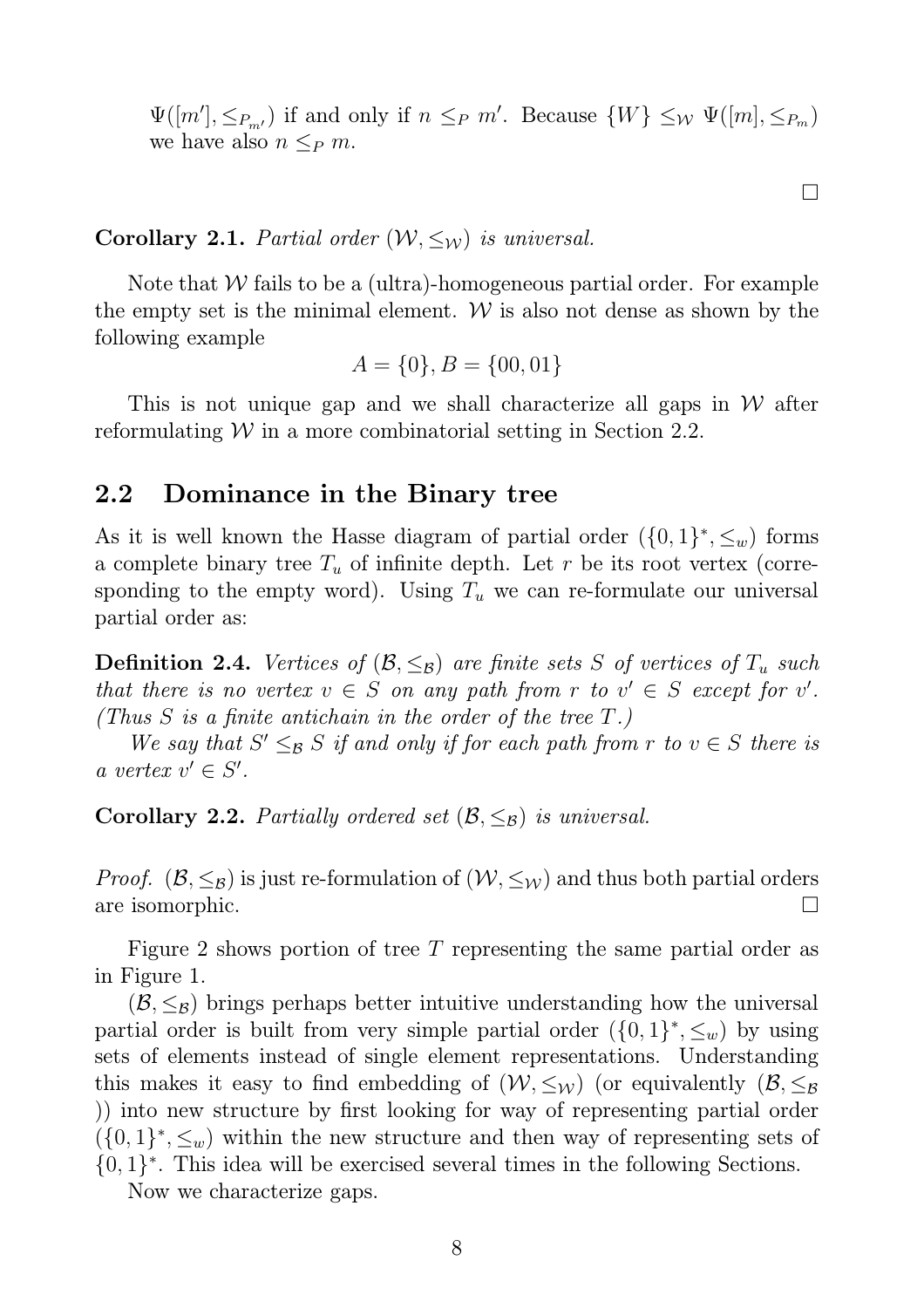

Figure 2: Tree representation of  $([4], \leq_P)$  (Figure 1).

**Proposition 2.1.**  $S < S'$  is a gap in  $(\mathcal{B}, \leq_{\mathcal{B}})$  if and only if there exists  $s' \in S'$  such that

- 1. there is vertex  $s \in S$  such that both sons  $s_0, s_1$  of s in tree T are in S'.
- 2.  $S \setminus \{s_0, s_1\} = S' \setminus \{s\}.$

This means that all gaps in  $\beta$  result from replacing a member by its twin sons.

*Proof.* Clearly any pair  $S < S'$  satisfying 1., 2. is a gap (as any  $S \leq_{\mathcal{B}} S'' \leq_{\mathcal{B}}$ S' has to contain  $S' \setminus \{s\}$  and either s or both  $s_0, s_1$ ).

Thus let  $S \leq_{\mathcal{B}} S'$  be a gap. If there are distinct vertices  $s'_1$  $'_{1}$  and  $s'_{2}$  $'_{2}$  in  $S'$  and  $s_1, s_2 \in S$  such that  $s_i \leq s'_i$  $i'$ , i=1,2, then S'' defined as  $min(S \setminus \{s_1\}) \cup \{S'_1\}$ satisfies  $S <_{\mathcal{B}} S'' <_{\mathcal{B}} S'$ .

Thus there is only one  $S' \in S' \setminus S$  such that  $s' > s$  for an  $s \in S$ . However then there is only one such  $s'$  (os if  $s_1, s_2$  would be distinct then  $S < S \setminus \{s_2\} < S'$ ). Moreover it is either  $s = s'0$  or  $s = s'1$  or otherwise  $S \lt S'$  would not be a gap.

The abundance of gaps indicates that  $(\mathcal{B}, \leq_{\mathcal{B}})$  (or  $(\mathcal{W}, \leq_{\mathcal{W}})$ ) are redundant universal partial orders. This makes them, in a way, far from being generic, since generic partial order has no gaps. In the next Section we show variant of this partial order avoiding this problem. On the other hand gaps in partial orders are interesting and are related to dualities, see [20, 18].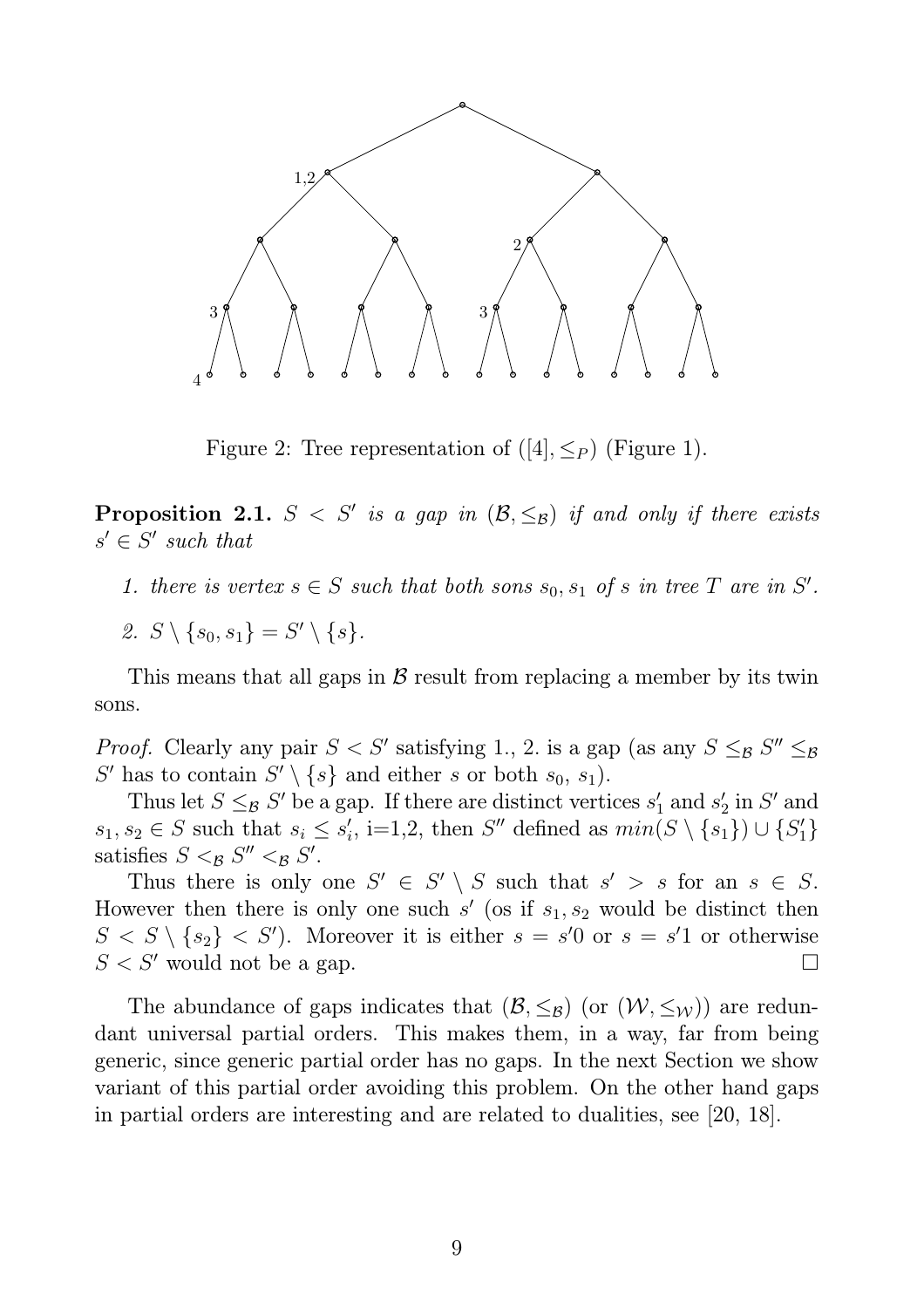#### 2.3 Geometric representation

We show that vertices of  $(W, \leq_W)$  can be coded by geometric objects ordered by inclusion. Since we consider only countable structures we restrict ourselves to objects in space formed by rational numbers.

While the interval on rationals ordered by inclusion can represent infinite increasing chains, decreasing chains or antichains, obviously this interval order has dimension 2 and thus fails to be universal. However considering multiple intervals overcomes this limitation:

**Definition 2.5.** *Vertices of*  $(\mathcal{I}, \leq_{\mathcal{I}})$  *are finite sets* S *of closed disjoint intervals of form* [a, b] *where* a, b are rational numbers and  $0 \le a < b \le 1$ .

*We put*  $A \leq_{\mathcal{I}} B$  *when every interval in* A *is covered by some interval of* B*.*

In other words elements of  $(\mathcal{I}, \leq_{\mathcal{I}})$  are finite sets of pairs of rational numbers. We put  $A \leq_{\mathcal{I}} B$  when for every  $[a, b] \in A$ , there is  $[a', b'] \in B$  such that  $a' \leq a$  and  $b \leq b'$ .

**Definition 2.6.** *Consider any*  $A \in \mathcal{W}$ *. For each word*  $W \in A$ *. The word* W on alphabet  $\{0,1\}$  is now considered as number  $0 \leq n_W \leq 1$  in ternary *expansion:*

$$
n_W = \sum_{i=1}^{|W|} W_i \frac{1}{3^i}.
$$

*Representation of* A *in* I *is then set of following intervals:*

*.*

$$
\Phi_{\mathcal{I}}^{\mathcal{W}}(A) = \{ [n_W, n_W + \frac{2}{3^{|W|+1}}]; W \in A \}
$$

The use of ternary base might seem unnatural and indeed binary base would suffice. Main obstacle here is that embedding of {00, 01} would be two intervals adjacent to each other overlapping in single point. This would need special care of unifying such intervals and thus we avoid such cases by using the ternary numbers.

Lemma 2.2.  $\Phi^{\mathcal{W}}_{\mathcal{I}}$  $_{\mathcal{I}}^{\mathcal{W}}$  is embedding of  $(\mathcal{W}, \leq_{\mathcal{W}})$  into  $(\mathcal{I}, \leq_{\mathcal{I}})$ .

*Proof.* It is sufficient to prove that for W, W' we have interval  $[n_W, n_W + \frac{1}{3^W}]$  $\frac{1}{3^{|W|}}$ covered by interval  $[n_{W'}, n_{W'} + \frac{1}{3|W|}]$  $\frac{1}{3^{|W'|}}$  if and only if W' is initial segment of W. This follows easily from the fact that intervals represents precisely all numbers whose ternary expansion starts with  $W$  with exception of the upper bound itself.  $\Box$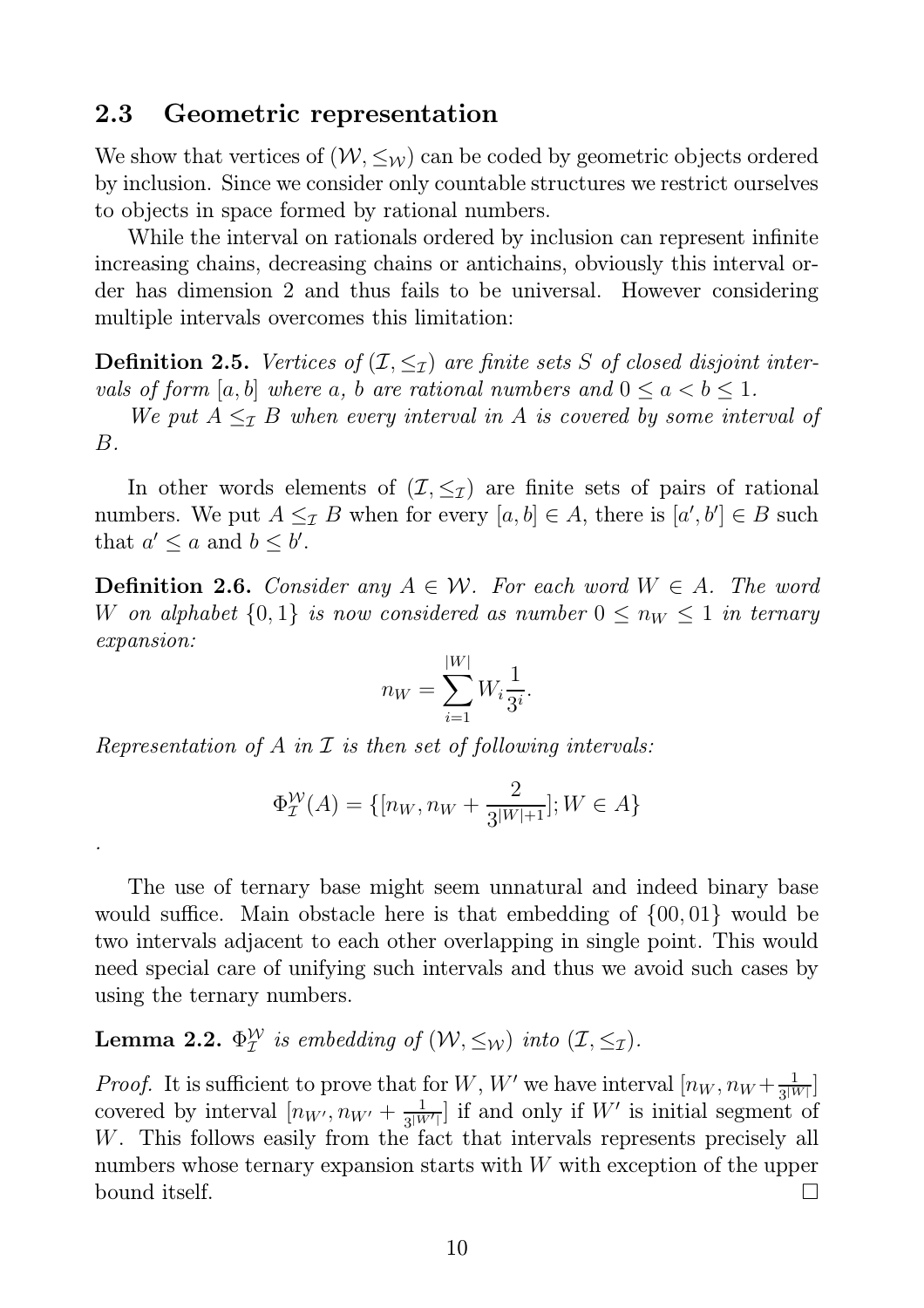**Example 2.2.** Representation of  $([4], \leq_P)$  as defined by Figure 1 in  $(\mathcal{I}, \leq_{\mathcal{I}})$ *is:*

$$
\begin{array}{rcl}\n\Phi_{\mathcal{I}}^{\mathcal{W}}(\Psi([1], \leq_{P_1})) & = & \Phi_{\mathcal{I}}^{\mathcal{W}}(\{0\}) & = & \{(0, \frac{2}{3^2})\} \\
\Phi_{\mathcal{I}}^{\mathcal{W}}(\Psi([2], \leq_{P_2})) & = & \Phi_{\mathcal{I}}^{\mathcal{W}}(\{0, 10\}) & = & \{(0, \frac{2}{3^2}), (\frac{1}{3}, \frac{1}{3} + \frac{2}{3^3})\} \\
\Phi_{\mathcal{I}}^{\mathcal{W}}(\Psi([3], \leq_{P_3})) & = & \Phi_{\mathcal{I}}^{\mathcal{W}}(\{000, 100\}) & = & \{(0, \frac{2}{3^4}), (\frac{1}{3}, \frac{1}{3} + \frac{2}{3^4})\} \\
\Phi_{\mathcal{I}}^{\mathcal{W}}(\Psi([4], \leq_{P_4})) & = & \Phi_{\mathcal{I}}^{\mathcal{W}}(\{0000\}) & = & \{(0, \frac{2}{3^5})\}\n\end{array}
$$

**Corollary 2.3.** *Partial order*  $(\mathcal{I}, \leq_{\mathcal{I}})$  *is universal.* 

Partial order  $(\mathcal{I}, \leq_{\mathcal{I}})$  differ significantly from  $(\mathcal{W}, \leq_{\mathcal{W}})$  by the following:

**Proposition 2.2.**  $(\mathcal{I}, \leq_{\mathcal{I}})$  *has no gaps (is dense).* 

*Proof.* Take  $A, B \in \mathcal{I}, A \leq_{\mathcal{I}} B$ . Because all the intervals in both A and B are closed and disjoint, there must be at least one interval I in B that is not fully covered by intervals of A (otherwise we would have  $B \leq_{\mathcal{I}} A$ ). We may construct element  $C$  from  $B$  by shortening the interval  $I$  little bit or splitting it into two disjoint intervals in the way that  $A <_{\mathcal{I}} C <_{\mathcal{I}} B$  holds.

As a consequence the presence (and abundance) of gaps in most of the universal partial orders studied is not the main obstacle when looking for representations of partial orders. It is easy to see that  $(\mathcal{I}, \leq_{\mathcal{I}})$  is not generic.

By considering variant of  $(\mathcal{I}, \leq_{\mathcal{I}})$  with open intervals (instead of closed) then we obtain an universal partial order  $(\mathcal{I}', \leq_{\mathcal{I}'})$  with gaps. The gaps are similar to ones in  $(\mathcal{B}, \leq_{\mathcal{B}})$  created by replacing interval  $(a, b)$  by two intervals  $(a, c)$  and  $(c, d)$ . Half open intervals give an quasi order containing universal partial order.

### 2.4 Geometric representations — Convex sets

The representation as set of intervals still might be considered very artificially constructed structure. Partial orders represented by geometric objects are studied in  $[1]$ . It is shown that objects with n "degree of freedom" can not represent all  $n + 1$ -dimensional partial orders. It follows that convex hulls in representation of generic partial order can not be defined by constant number of vertices. We show that even most simple geometric objects with unlimited "degree of freedom" represent universal partial order.

**Definition 2.7.** Denote by  $(C, \leq_C)$  the partial order whose vertices are all *convex hulls of finite sets of points in*  $\mathbb{Q}^2$  *ordered by inclusion.* 

This time we will embed  $(\mathcal{I}, \leq_{\mathcal{I}})$  to  $(\mathcal{C}, \leq_{\mathcal{C}})$ .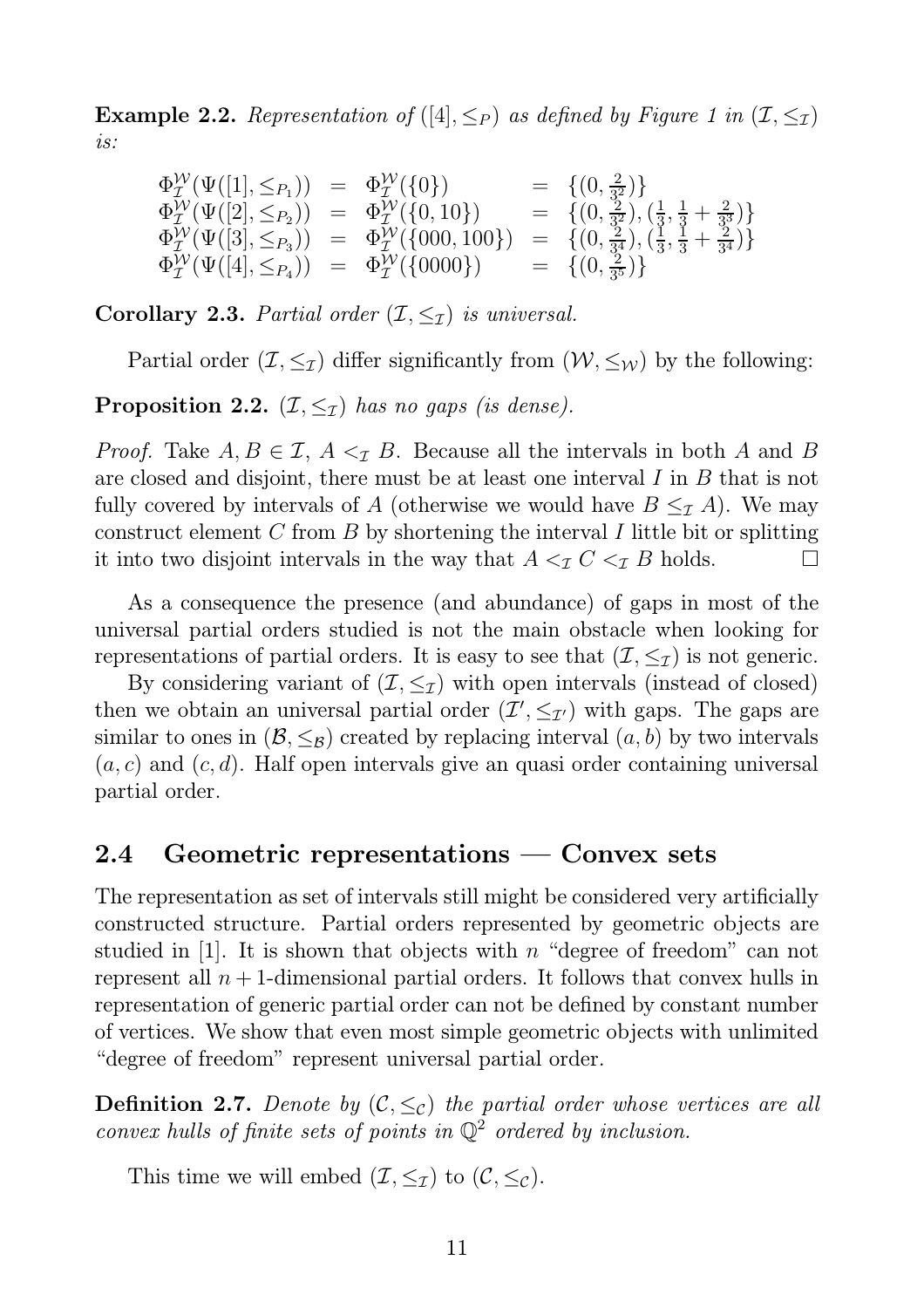

Figure 3: Representation of partial order ([4],  $\leq_P$ ) in  $(C, \leq_C)$ .

**Definition 2.8.** For every  $A \in \mathcal{I}$  denote by  $\Phi_{\mathcal{C}}^{\mathcal{I}}$  $\mathcal{L}_\mathcal{C}^{\mathcal{I}}(A)$  *convex hull generated by points:*

$$
(a, a^2), (\frac{a+b}{2}, ab), (b, b^2)
$$
 for every  $(a, b) \in A$ .

See Figure 3 for representation of partial order from Figure 1.

Theorem 2.3.  $\Phi^{\mathcal{I}}_{\mathcal{C}}$  $\mathcal{L}_{\mathcal{C}}^{\mathcal{I}}$  is embedding of  $(\mathcal{I}, \leq_{\mathcal{I}})$  to  $(\mathcal{C}, \leq_{\mathcal{C}})$ .

*Proof.* Because all points of form  $(x, x^2)$  lie on a convex parabola  $y = x^2$ , and points  $\left(\frac{a+b}{2}\right)$  $\frac{1}{2}$ , ab) are intersection of two tangents of this parabola in points  $(a, a^2)$  and  $(b, b^2)$ , all points in construction of  $\Phi_{\mathcal{C}}^{\mathcal{I}}$  $_{\mathcal{C}}^{\mathcal{I}}(A)$  lie in convex configuration.

We have  $(x, x^2)$  in the convex hull  $\Phi_{\mathcal{C}}^{\mathcal{I}}$  $\mathcal{L}^{\mathcal{I}}(\mathcal{A})$  if and only if there is  $[a, b] \in \mathcal{A}$ such that  $a \leq x \leq b$ . Thus for  $A, B \in \mathcal{I}$  we have that  $\Phi_{\mathcal{C}}^{\mathcal{I}}$  $\mathcal{L}^{\mathcal{I}}(A) \leq_{\mathcal{C}} \Phi_{\mathcal{C}}^{\mathcal{I}}$  $_{\mathcal{C}}^{2}(B)$ implies  $A \leq_{\mathcal{I}} B$ .

To see the other implication, observe that convex hull of  $(a, a^2)$ ,  $\left(\frac{a+b}{2}\right)$  $\frac{+b}{2}, ab),$  $(b, b^2)$  is subset of convex hull of  $(a', a'^2)$ ,  $\left(\frac{a'+b'}{2}\right)$  $(\frac{1}{2}b^{\prime}, a^{\prime}b^{\prime}), (b^{\prime}, b^{\prime 2})$  for every  $[a, b]$ subinterval of  $[a', b']$ ].  $\Box$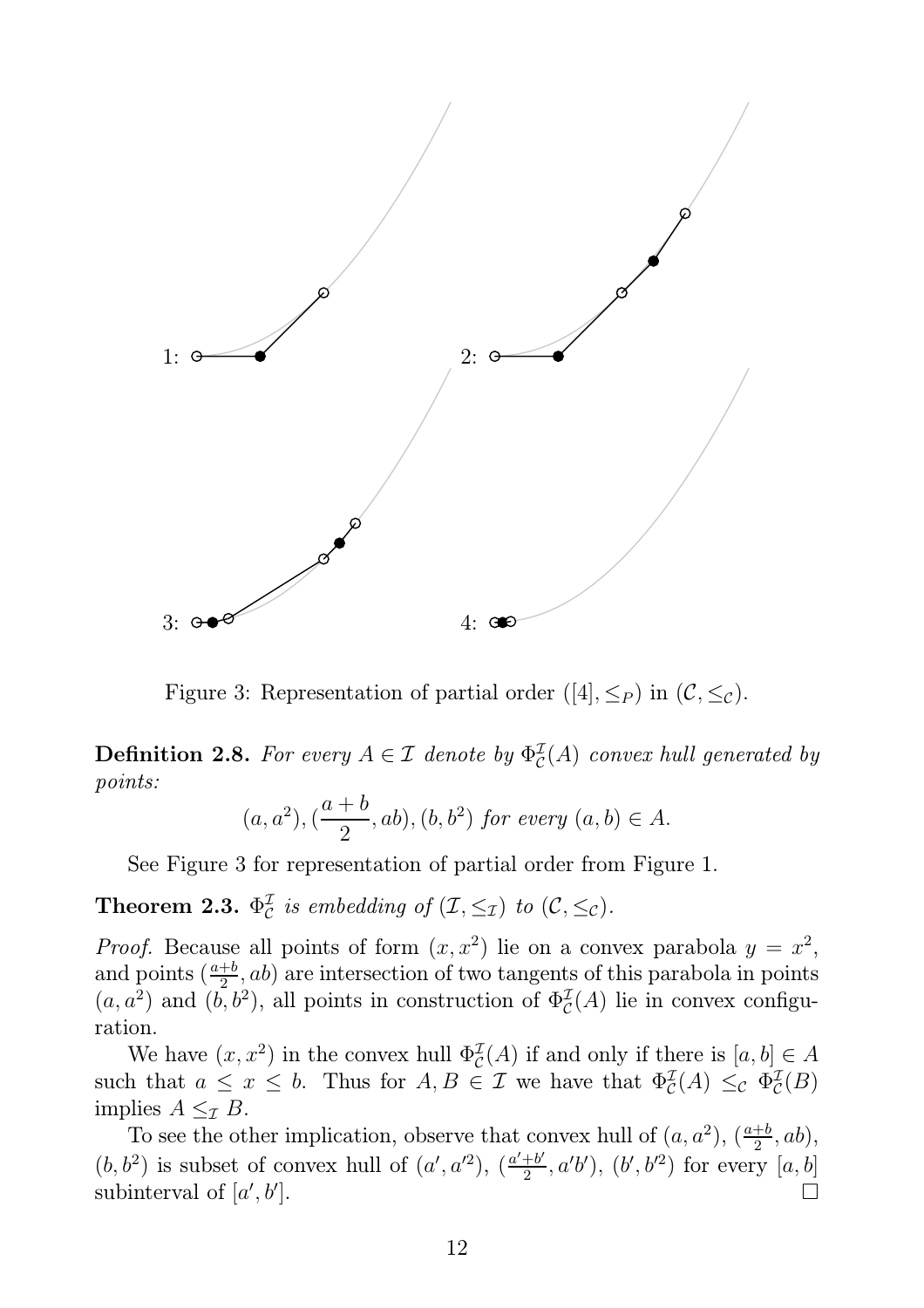We have

**Corollary 2.4.** *Partial order*  $(C, \leq_C)$  *is universal* 

Remark 2.1. *Our construction is related to Venn diagrams. Consider partial order* ([n],  $\leq_P$ ). For empty relation  $\leq_P$  the representation constructed by  $\Phi^{\cal I}_{\cal C}$  $\mathcal{L}_\mathcal{C}(\Phi^{\mathcal{W}}_{\mathcal{I}}(\Psi([n],\emptyset)))$  is Venn diagram as follows from Theorem 2.1 (2.). State*ment 2. of Theorem 2.1 can be seen as Venn diagram condition under the constrains imposed by*  $\lt_P$ .

The same construction can be applied to functions so we have perhaps more precise and technical:

Corollary 2.5. *Consider class* F *of all convex piecewise linear functions on interval* (0, 1) *consisting of finite set of segments each with rational boundaries.* Put  $f \leq_{\mathcal{F}} g$  *if and only if*  $f(x) \leq g(x)$  *for every*  $0 \leq x \leq 1$ *. Then the partial order*  $(\mathcal{F}, \leq_{\mathcal{F}})$  *is universal.* 

Similarly following holds

Theorem 2.4. *Denote by* O *class of all finite polynomials with rational coefficients.* For  $p, q \in \mathcal{O}$ , put  $p \leq_{\mathcal{O}} q$  if and only if  $p(x) \leq q(x)$  for  $x \in (0, 1)$ . *Partial order*  $(0, \leq_{\mathcal{O}})$  *is universal.* 

Proof of this theorem needs more involved tools of mathematical analysis and it will appear elsewhere (jointly with Robert Šámal).

### 2.5 Grammars

The rewriting rules used in context free grammar can be also used to define an universal partially ordered set.

**Definition 2.9.** *Vertices of*  $(G, \leq_G)$  *are all words over alphabet*  $\{\downarrow, \uparrow, 0, 1\}$ *created from word* 1 *by the following rules:*

$$
\begin{array}{ccc}\n1 & \rightarrow & \downarrow 11 \uparrow \\
1 & \rightarrow & 0\n\end{array}
$$

 $W \leq_{\mathcal{G}} W'$  if and only if W can be constructed from W' by:

$$
\begin{array}{rcl} 1 & \rightarrow & \downarrow 11 \uparrow \\ 1 & \rightarrow & 0 \\ \downarrow 00 \uparrow & \rightarrow & 0 \end{array}
$$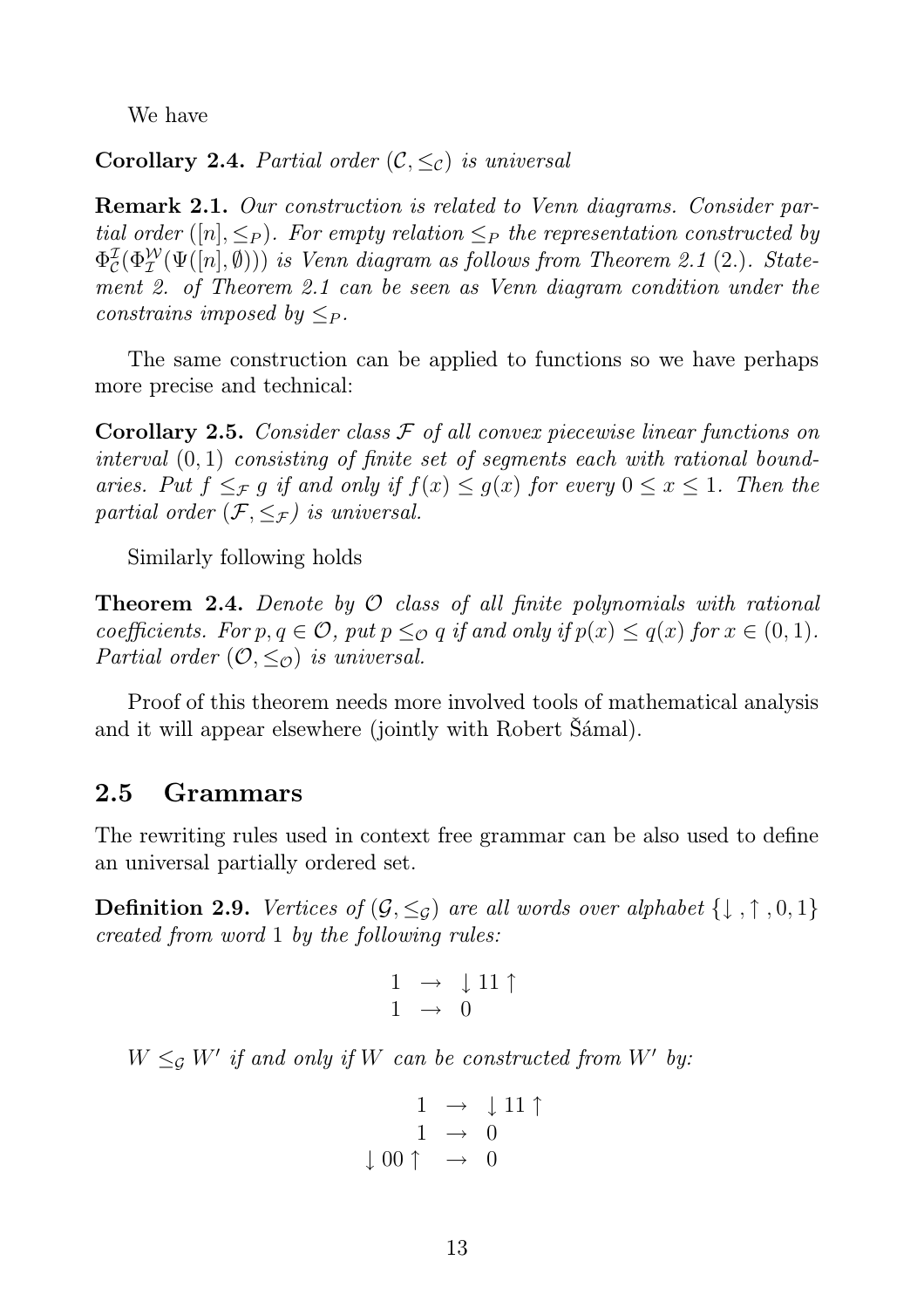$(\mathcal{G}, \leq_{\mathcal{G}})$  is quasi order: transitivity of  $\leq_{\mathcal{G}}$  follows from composition of lexical transformations.

**Definition 2.10.** *Given*  $A \in \mathcal{W}$  *construct*  $\Phi_G^{\mathcal{W}}$ G *as follows:*

- 1.  $\Phi_G^{\mathcal{W}}$  $_{\mathcal{G}}^{\mathcal{W}}(\emptyset) = 0.$
- *2.* Φ W  $\mathcal{G}^{\mathcal{W}}(\{\mathit{empty word}\}) = 1.$
- 3.  $\Phi_G^{\mathcal{W}}$  $_{\mathcal{G}}^{\mathcal{W}}(A)$  *is defined as concatenation*  $\downarrow \Phi_{\mathcal{G}}^{\mathcal{W}}$  $\int_{\mathcal{G}}^{W}(A_0)\Phi_{\mathcal{G}}^{W}(A_1)$   $\uparrow$ *. Where*  $A_0$  *is created from all words of* A *starting with* 0 *with the first digit removed and* A<sup>1</sup> *is created from all words of* A *starting with* 1 *with first digit removed.*

**Example 2.3.** Representation of  $([4], \leq_P)$  as defined by Figure 1 in  $(\mathcal{G}, \leq_{\mathcal{G}})$ *is as follows (see also correspondence with* B *representation at Figure 2):*

 $\Phi^{\cal W}_{{\cal G}}$  $\begin{array}{rcl} \nabla \mathcal{L} \left( \Psi([1], \leq_{P_1}) \right) & = & \Phi_{\mathcal{G}}^{\mathcal{W}}(\{0\}) & = & \downarrow 10 \uparrow. \end{array}$  $\Phi^{\cal W}_{{\cal G}}$  $\mathcal{Q}(\Psi([2], \leq_{P_2})) = \Phi^{\mathcal{W}}_{\mathcal{G}}(\{0, 10\}) = \downarrow 1 \downarrow 10 \uparrow \uparrow$  $\Phi^{\cal W}_{{\cal G}}$  $\mathcal{L}_{\mathcal{G}}^{\mathcal{W}}(\Psi([3], \leq_{P_3})) = \Phi_{\mathcal{G}}^{\mathcal{W}}(\{000, 100\}) = \downarrow \downarrow \downarrow 10 \uparrow 0 \uparrow \downarrow \downarrow 10 \uparrow 0 \uparrow \uparrow \uparrow$  $\Phi_{\mathcal{G}}^{\mathcal{W}}$  $\begin{array}{rcl} \gamma \mathcal{G}(\Psi([4], \leq_{P_4})) & = & \Phi \mathcal{G}(\{0000\}) & = & \downarrow \; \downarrow \; \downarrow \; 10 \uparrow 0 \uparrow 0 \uparrow 0 \uparrow 0 \uparrow \end{array}$ 

We state without proof as it follows straightforwardly from definitions

**Proposition 2.3.** For  $A, B \in \mathcal{W}$  inequality  $A \leq_W B$  holds if and only if  $\Phi^{\cal W}_{{\cal G}}$  $\mathop{\mathcal{G}}\limits^{\mathcal{W}}(A) \leq_{\mathcal{G}} \Phi_{\mathcal{G}}^{\mathcal{W}}$  $_{\mathcal{G}}^{\mathcal{W}}(B).$ 

**Corollary 2.6.** *Quasi order*  $(G, \leq_G)$  *contains universal partial order.* 

### 2.6 Multicuts and Truncated Vectors

Universal partially ordered structure similar to  $(\mathcal{W}, \leq_{\mathcal{W}})$  but less fitting for further embeddings was already studied in [5, 15, 9]. While all three structures are easily shown to be equivalent, their definition and motivations was different. [15] first used notion of on-line embeddings to prove universality of the structure and also used it as intermediate structure to prove universality of homomorphism order of multigraphs. The motivation for this structure came from analogy with Dedekind cuts and thus its members was called *multicuts*. In [9] essentially equivalent structure with inequality reversed was used as intermediate structure for stronger result showing universality of oriented paths. This time the structure arrises in the context of orders of vectors (as simple extension of orders of finite dimension represented by finite vectors of rationals) resulting in name *truncated vectors*.

We follow presentation of [9].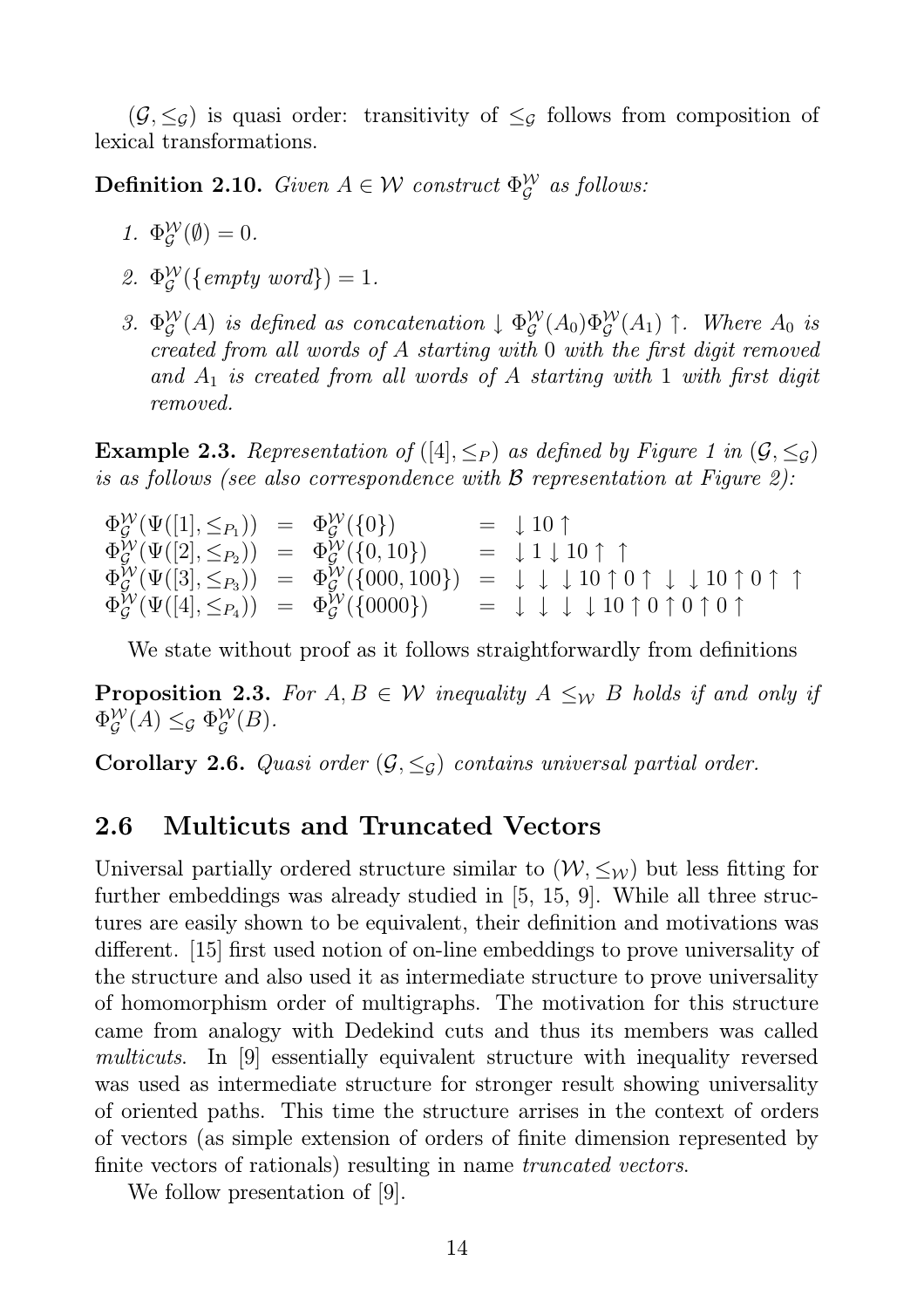**Definition 2.11.** Let  $\vec{v} = (v_1, \ldots, v_t), \ \vec{v}' = (v'_1, \ldots, v'_t)$  $(v_1', \ldots, v_{t'}')$  be 0-1 *vectors.* We *put:*

> $\vec{v} \leq_{\vec{v}} \vec{v}'$  if and only if  $t \geq t'$  and  $v_i \geq v'_i$  $i \text{ for } i = 1, \ldots, t'.$

Thus we have e.g.  $(1, 0, 1, 1, 1) <_{\vec{v}} (1, 0, 0, 1)$  and  $(1, 0, 0, 1) >_{\vec{v}} (1, 1, 1, 1)$ . An example of infinite descending chain is e.g.

$$
(1) >_{\vec{v}} (1,1) >_{\vec{v}} (1,1,1) >_{\vec{v}} \dots
$$

Any finite partially ordered set is representable by vectors with this ordering: for vectors of a fixed length we have just reverse ordering used in the (Dushnik-Miller) dimension of partially ordered sets, see e.g. [20].

**Definition 2.12.** We denote by  $TV$  the class of all finite vector-sets. Let  $\vec{V}$ *and*  $\vec{V}'$  be two finite set of 0–1 *vectors.* We put  $\vec{V} \leq_{\mathcal{TV}} \vec{V}'$  if and only if for *every*  $\vec{v} \in \vec{V}$  *there exists*  $\vec{v}' \in \vec{V}'$  *such that*  $\vec{v} \leq \vec{v}'$ *.* 

For word W on alphabet  $\{0, 1\}$  we construct vector  $\vec{v}(W)$  of length  $2|W|$ such that 2n-th element of vector  $\vec{v}(W)$  is 0 if and only if n-th character of W is 0 and  $(2n+1)$ -th element of vector  $\vec{v}(W)$  is 1 if and only if n-th character of  $W$  is 0.

It is easy to see that  $W \leq_W W'$  if and only if  $\vec{v}(W) \leq \vec{v}(W')$ ). The embedding  $\Phi_{TV}^{\mathcal{W}} : (\mathcal{W}, \leq_{\mathcal{W}}) \to (\mathcal{TV}, \leq_{\mathcal{TV}})$  is constructed as follows:

$$
\Phi^{\mathcal{W}}_{\mathcal{TV}} = \{ \vec{v}(W), W \in A \}
$$

For our example  $([4], \leq_P)$  at Figure 1 we have embedding:

$$
\begin{array}{rcl}\n\Phi_{TV}^{\mathcal{W}}(\Psi([1], \leq_{P_1})) & = & \Phi_{TV}^{\mathcal{W}}(\{0\}) & = & \{(0, 1)\} \\
\Phi_{TV}^{\mathcal{W}}(\Psi([2], \leq_{P_2})) & = & \Phi_{TV}^{\mathcal{W}}(\{0, 10\}) & = & \{(0, 1), (1, 0, 0, 1)\} \\
\Phi_{TV}^{\mathcal{W}}(\Psi([3], \leq_{P_3})) & = & \Phi_{TV}^{\mathcal{W}}(\{000, 100\}) & = & \{(0, 1, 0, 1, 0, 1), (1, 0, 0, 1, 0, 1)\} \\
\Phi_{TV}^{\mathcal{W}}(\Psi([4], \leq_{P_4})) & = & \Phi_{TV}^{\mathcal{W}}(\{0000\}) & = & \{(0, 1, 0, 1, 0, 1, 0, 1)\}\n\end{array}
$$

**Corollary 2.7.** *Quasi order*  $(TV, \leq_T_V)$  *contains universal partial order.* 

The structure  $(\mathcal{TV}, \leq_{\mathcal{TV}})$  compared to  $(\mathcal{W}, \leq_{\mathcal{W}})$  is more complex for further embeddings: the partial order of vectors is already complex finiteuniversal partial order. The reason why the structure was noticed earlier is that it allows remarkably simple on-line embedding we outline now.

Again we restrict ourselves to the partial orders whose vertex sets are sets [n] (for some  $n > 1$ ) and will always embed the vertices in natural order. Function  $\Psi'$  mapping partial orders  $([n], \leq_P)$  to elements of  $(\mathcal{TV}, \leq_{\mathcal{TV}})$ defined as follows: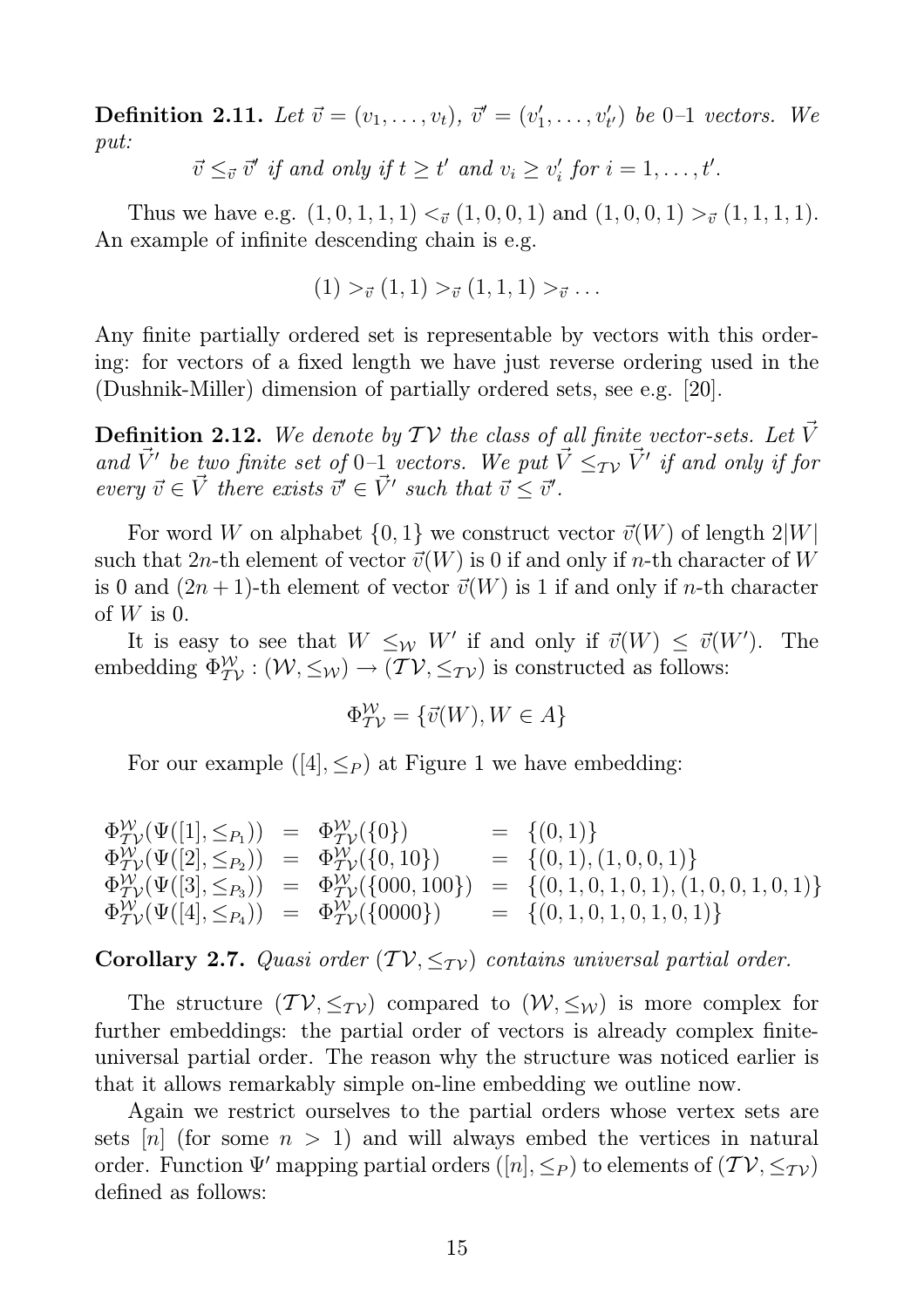**Definition 2.13.** Let  $\vec{v}([n], \leq_P) = (v_1, v_2, \ldots, v_n)$  where  $v_m = 1$  if and only *if*  $n \leq_p m$ ,  $m \leq n$ , *otherwise*  $v_m = 0$ . *Let*

 $\Psi'([n], \leq_P) = \{ \vec{v}([m], \leq_{P_m}); m \in P, m \leq n, m \leq_P n \}.$ 

For our example at Figure 1 we get different (and more compact) embedding:

$$
\begin{array}{rcl}\n\vec{v}(1) & = & (1), \\
\vec{v}(2) & = & (0,1), \\
\vec{v}(3) & = & (1,0,1), \\
\vec{v}(4) & = & (1,1,1,1), \\
\end{array}\n\begin{array}{rcl}\n\Psi'([1], \leq_{P_1}) & = & \{(1)\} \\
\Psi'([2], \leq_{P_2}) & = & \{(1),(0,1)\} \\
\Psi'([3], \leq_{P_3}) & = & \{(1,0,1)\} \\
\Psi'([4], \leq_P) & = & \{(1,1,1,1)\}\n\end{array}
$$

**Theorem 2.5.** Fix partial order  $([n], \leq_P)$ . For every  $i, j \in [n]$ ,

$$
i \leq_P j \iff \Psi'([i], \leq_{P_i}) \leq_{\mathcal{TV}} \Psi'([j], \leq_{P_j})
$$

*and*

$$
\Psi'([i], \leq_{P_i}) = \Psi'([j], \leq_{P_j}) \iff i = j.
$$

*(Or in the other words, mapping*  $\Phi'(i) = \Psi'([i], \leq_{P_i})$  *is embedding of*  $([n], \leq_P)$ *into*  $(TV, \leq_T V)$ *)*;

The proof can be done via induction analogously as in second part of proof of Theorem 2.1. See [9]. Main advantage of this embedding is that size of answer is  $O(n^2)$  instead of  $O(2^n)$ .

### 2.7 Periodic sets

Consider partial order induced by inclusion on sets of whole numbers. This partial order in uncountable and contains every countable partial order. We however can show perhaps surprising fact that it does include countably universal subset of all periodic subsets which has a very simple (and finite) description:

**Definition 2.14.**  $S ⊂ \mathbb{Z}$  is p-periodic *if for every*  $x ∈ S$  *we have also*  $x + p \in S$  and  $x - p \in S$ .

*For periodic set* S *with period* p *denote by* signature s(p, S) *a word at alphabet*  $\{0, 1\}$  *of length* p *such that* n-th *letter is* 1 *if and only if*  $n \in S$ *.* 

*By* S we denote class of all sets  $S \subseteq \mathbb{Z}$  such that S is  $2^n$ -periodic for *some* n*.*

Clearly every periodic set is determined by its signature and thus  $(S, \leq_S)$ is finite presentation. We consider the ordering of periodic sets by inclusion and prove: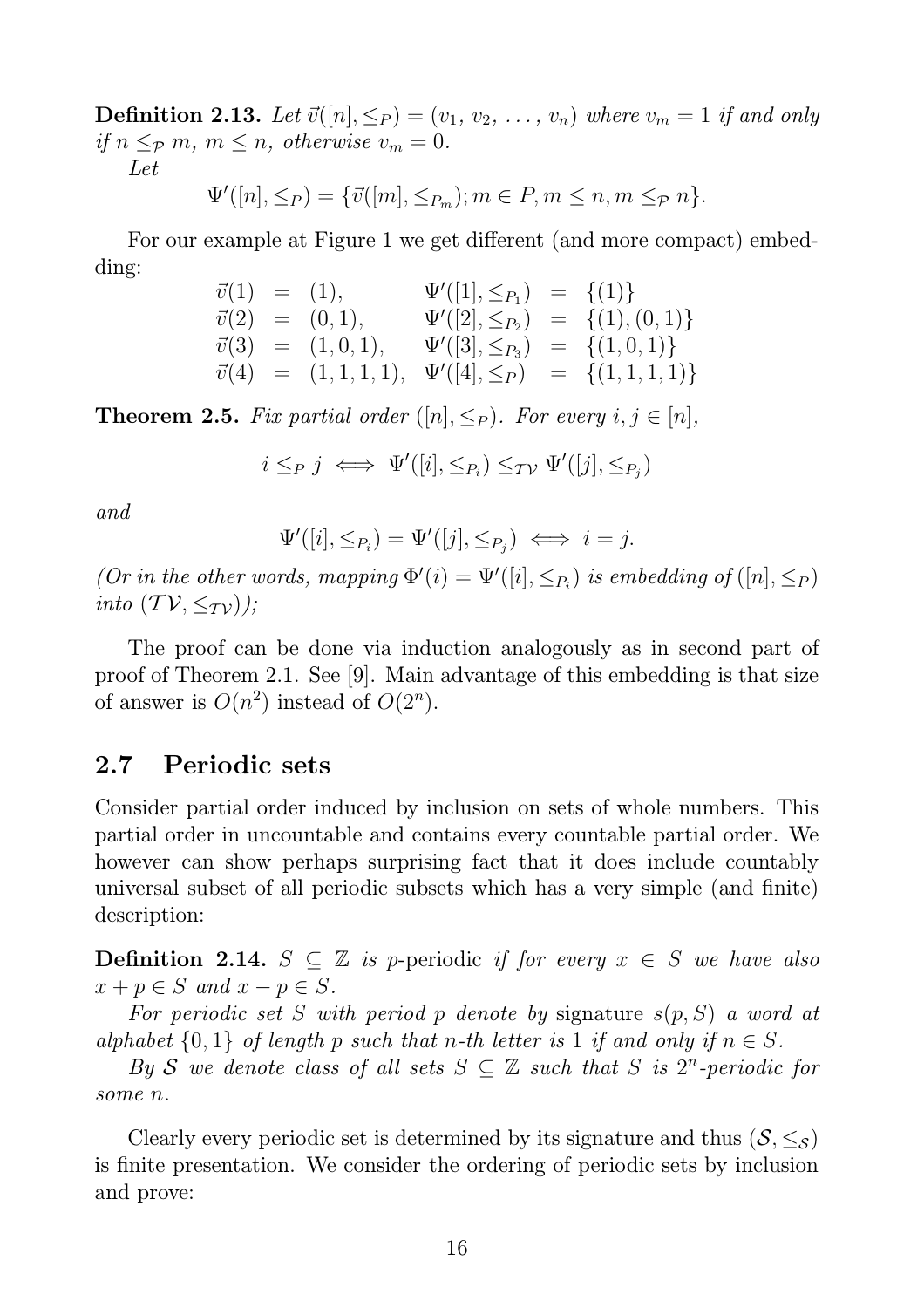#### **Theorem 2.6.** *Partial order*  $(S, \subset)$  *is universal.*

*Proof.* We embed  $(W, \leq_W)$  to  $(S, \subseteq)$  as follows: For  $A \in W$  denote by  $\Phi^{\cal W}_{\cal S}$  $S^{\mathcal{W}}(A)$  set of whole numbers such that  $n \in \Phi_{\mathcal{S}}^{\mathcal{W}}$  $\mathcal{L}^{\mathcal{W}}_{\mathcal{S}}(A)$  if and only if there is  $W \in A$  and |A| least significant digits of binary expansion of n forms a reversed word W (when binary expansion has fewer than  $|W|$  digits, add 0 as needed).

It is easy to see that  $\Phi_S^{\mathcal{W}}$  $\mathcal{L}^{\mathcal{W}}_{\mathcal{S}}(A)$  is 2<sup>n</sup>-periodic, where *n* is the length of longest word in W and  $\Phi_S^{\mathcal{W}}$  $\mathcal{L}^{\mathcal{W}}_{\mathcal{S}}(A) \subseteq \Phi_{\mathcal{S}}^{\mathcal{W}}$  $\int_{\mathcal{S}}^{\mathcal{W}}(A')$  if and only if  $A \leq_{\mathcal{W}} A'$ .

 $(S, \subset)$  is dense, but it fails to have 3-extension property: there is no set strictly smaller than set with signature 01 and greater than both sets with signature 0100 and 0010.

### 3 Generic Poset and Conway numbers

One of the striking (and concise) incarnations of the generic Rado graph is provided by set theory: vertices of  $\mathcal R$  are all sets in a fixed countable model  $\mathfrak{M}$  of the theory of finite sets and edges correspond to pairs  $\{A, B\}$  for which either  $A \in B$  or  $B \in A$ . In [8] we aimed for similarly concise representation of generic partial order. That appeared to be a difficult task and we had to settle for a weaker notion a 'finite presentation". At present [8] is the only finite presentation of generic partial order. This is related to Conway surreal numbers [11, 2].

In this section, for the completeness, we give finite presentation of the generic partial order as shown in [8]. This construction is out of independent interest as one can give finite presentation of the rational Urysohn space along the same lines  $|6|$ . We work in a fixed countable model  $\mathfrak{M}$  of theory of finite sets extended by a single atomic set  $\circ$ . To represent ordered pairs  $(M_L, M_R)$ , we use following notation:

$$
M_L = \{A; A \in M, \circ \notin A\};
$$
  

$$
M_R = \{A; (A \cup \{\circ\}) \in M, \circ \notin A\}
$$

**Definition 3.1.** *Define the partially ordered set*  $(\mathcal{P}_{\infty}, \leq_{\in})$  *as follows: The elements of*  $P_{\epsilon}$  *are all sets* M *with the following properties:* 

- *1. (correctness)*
	- $(a)$   $\varphi \notin M$ ;
	- *(b)*  $M_L$  ∪  $M_R$  ⊂  $P_\in$ *;*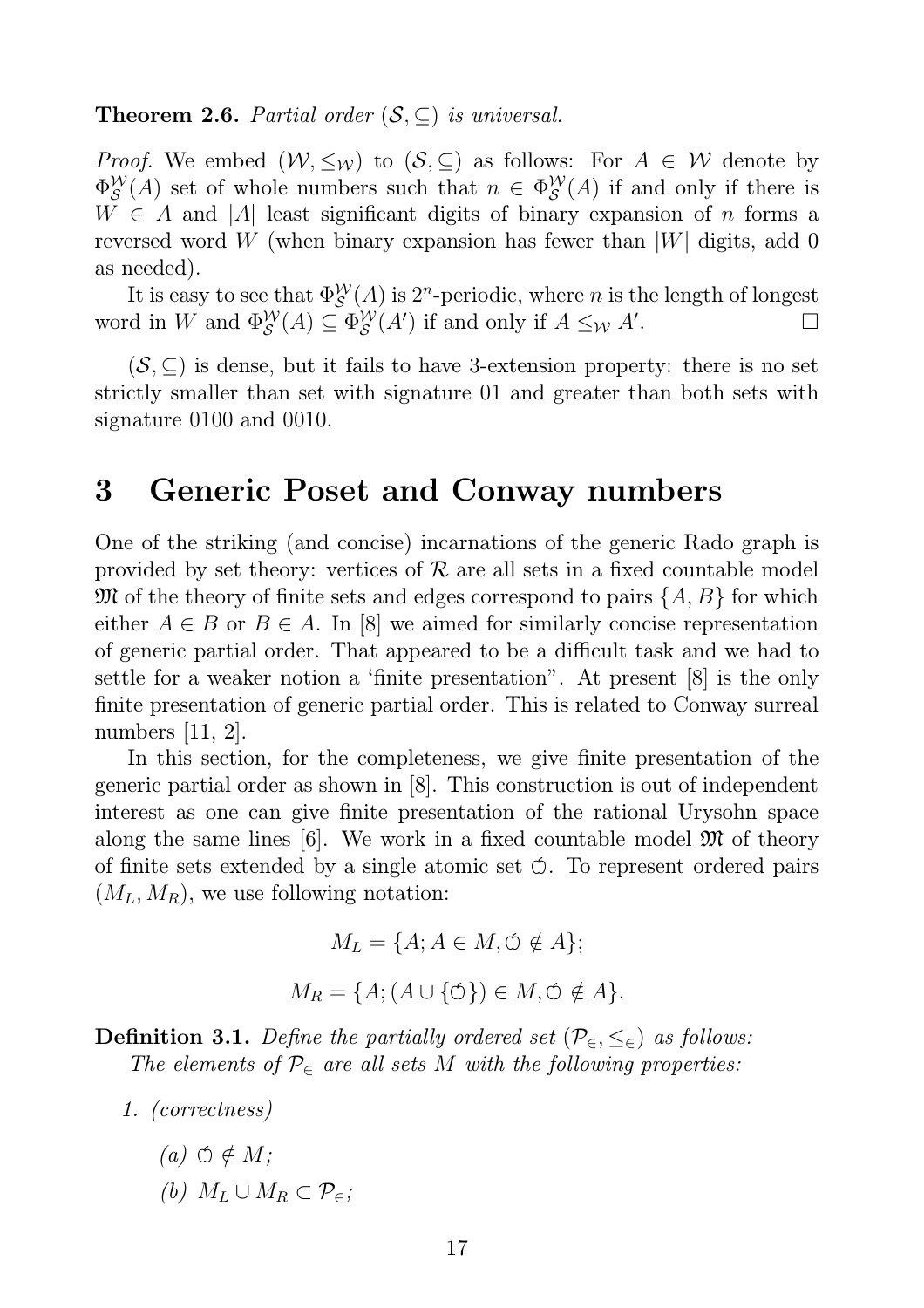*(c)*  $M_L \cap M_R = ∅$ *.* 

- *2. (ordering property)*  $({A} \cup A_R) \cap ({B} \cup B_L) \neq \emptyset$  *for each*  $A \in M_L, B \in$  $M_R$ ;
- *3. (left completeness)*  $A_L \subseteq M_L$  *for each*  $A \in M_L$ ;
- 4. (right completeness)  $B_R \subseteq M_R$  for each  $B \in M_R$ ;

*The relation of*  $\mathcal{P}_{\in}$  *is denoted by*  $\leq_{\in}$  *and it is defined as follows: We put*  $M<_{\in}N$   ${\it if:}$ 

$$
(\{M\} \cup M_R) \cap (\{N\} \cup N_L) \neq \emptyset
$$

*We write*  $M \leq_{\infty} N$  *if either*  $M \leq_{\infty} N$  *or*  $M = N$ *.* 

The class  $\mathcal{P}_{\in}$  is nonempty (as it is  $M = \emptyset = (\emptyset | \emptyset) \in \mathcal{P}_{\in}$ ). (Obviously correctness property holds. Because  $M_L = \emptyset$ ,  $M_R = \emptyset$ , ordering property and completeness properties follow trivially.)

Here are a few examples of non-empty elements of the structure  $\mathcal{P}_{\in}$  are:

$$
\begin{array}{c}\n(\emptyset \mid \emptyset) \\
(\emptyset \mid \{(\emptyset \mid \emptyset)\}) \\
(\{(\emptyset \mid \emptyset), (\emptyset \mid \{(\emptyset \mid \emptyset)\})\}) \mid \emptyset)\n\end{array}
$$

It is a non-trivial fact that  $(\mathcal{P}_{\in}, \leq_{\in})$  is a partially ordered set. This will be proved after introducing some auxiliary notions:

**Definition 3.2.** *Any element*  $W$  ∈  $(A ∪ A<sub>R</sub>) ∩ (B ∪ B<sub>L</sub>)$  *is called a* witness *of the inequality*  $A \leq_{\epsilon} B$ .

*The* level of  $A \in \mathcal{P}_{\in}$  *is defined as follows:* 

$$
l(\emptyset) = 0;
$$
  

$$
l(A) = max(l(B); B \in A_L \cup A_R) + 1 \text{ for } A \neq \emptyset.
$$

We observe the following facts (which follow directly from the definition of  $\mathcal{P}_{\in}$ :

**Fact 1.**  $X \leq_{\epsilon} A \leq_{\epsilon} Y$  for every  $A \in \mathcal{P}_{\epsilon}, X \in A_L$  and  $Y \in A_R$ .

Fact 2.  $A \leq_{\in} W^{AB} \leq_{\in} B$  *for any*  $A \leq_{\in} B$  *and witness*  $W^{AB}$  *of*  $A \leq_{\in} B$ *.* 

**Fact 3.** Let  $A \leq_{\epsilon} B$  and let  $W^{AB}$  to be witness of  $A \leq_{\epsilon} B$ . Then  $l(W^{AB}) \leq$  $\min(l(A), l(B))$  *and either*  $l(W^{AB}) < l(A)$  *or*  $l(W^{AB}) < l(B)$ *.* 

First we prove transitivity.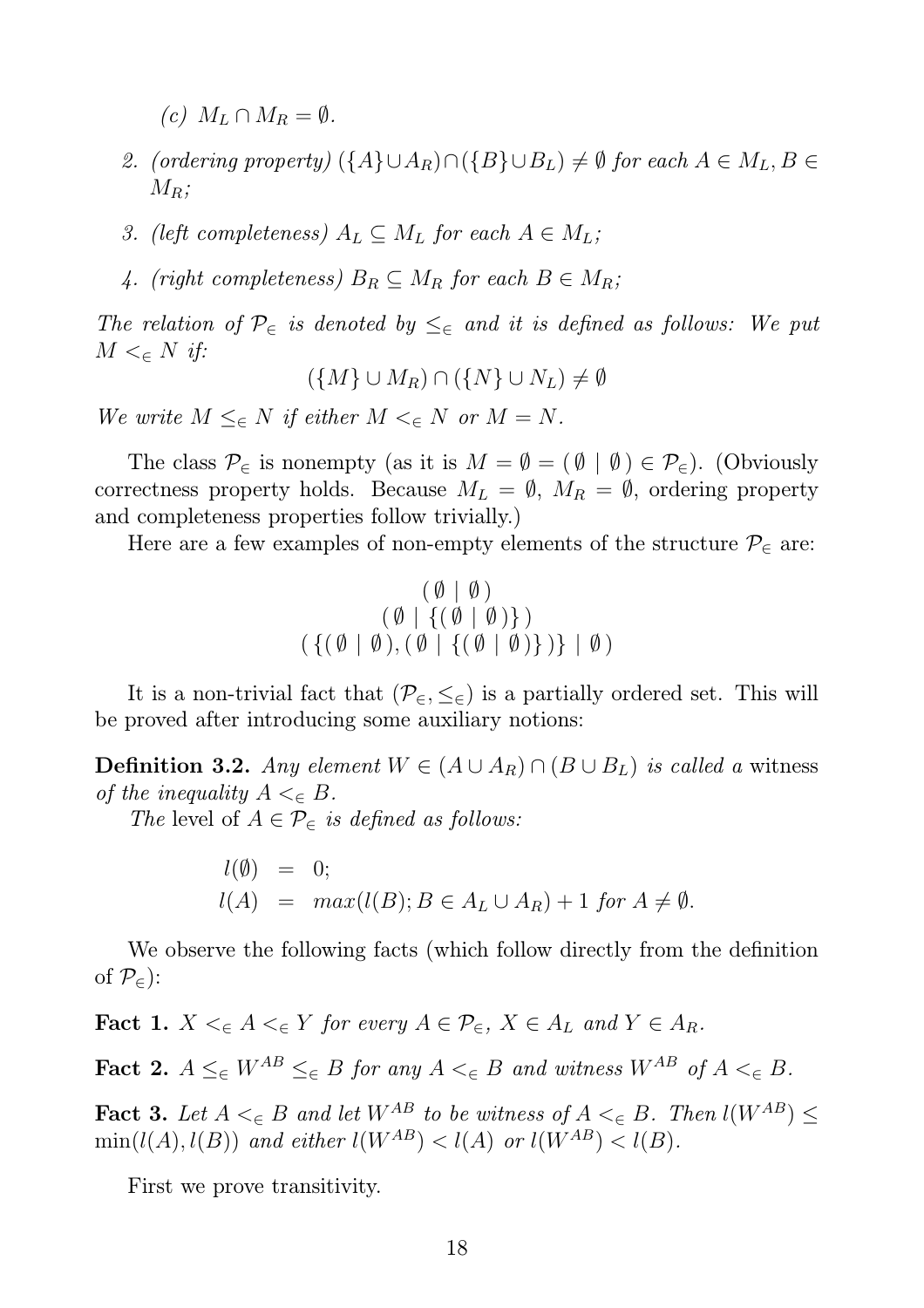**Lemma 3.1.** *Relation* ≤∈ *is transitive for the class*  $\mathcal{P}_\in$ .

*Proof.* Assume that three elements  $A, B, C$  of  $\mathcal{P}_{\in}$  satisfy  $A \leq_{\in} B \leq_{\in} C$ . We prove that  $A \leq_{\epsilon} C$  holds. Let  $W^{AB}$  and  $W^{BC}$  to be witnesses of the inequalities  $A \leq_{\epsilon} B$  and  $B \leq_{\epsilon} C$  respectively. First we prove that  $W^{AB} \leq_{\epsilon} C$  $W^{BC}$ . We distinguish four cases (according to the definition of the witness):

1.  $W^{AB} \in B_L$  and  $W^{BC} \in B_R$ .

In this case it follows from Fact 1 that  $W^{AB} <_{\in} W^{BC}$ .

2.  $W^{AB} = B$  and  $W^{BC} \in B_R$ .

Then  $W^{BC}$  is witness of the inequality  $B \leq_{\epsilon} W^{BC}$  and thus  $W^{AB} \leq_{\epsilon}$  $W^{BC}$ .

3.  $W^{AB} \in B_L$  and  $W^{BC} = B$ .

Inequality  $W^{AB} \leq_{\epsilon} W^{BC}$  follows analogously to the previous case.

4.  $W^{AB} = W^{BC} = B$  (and thus  $W^{AB} \leq_{\epsilon} W^{BC}$ ).

In the last case B is the witness of the inequality  $A \leq_{\epsilon} C$ . Thus we may assume that  $W^{AB} \neq_{\in} W^{BC}$ . Let  $W^{AC}$  be a witness of the inequality  $W^{AB} <_{\in}$ W<sup>BC</sup>. Finally we prove that  $W^{AC}$  is a witness of the inequality  $A \leq_{\epsilon} C$ . We distinguish three possibilities:

- 1.  $W^{AC} = W^{AB} = A$
- 2.  $W^{AC} = W^{AB}$  and  $W^{AC} \in A_B$ .
- 3.  $W^{AC} \in W^{AB}_R$ , then also  $W^{AC} \in A_R$  from the completeness property.

It follows that either  $W^{AC} = A$  or  $W^{AC} \in A_R$ . Analogously either  $W^{AC} = C$ or  $W^{AC} \in C_L$  and thus  $W^{AC}$  is the witness of inequality  $A \leq_{\in} C$ .

**Lemma 3.2.** *Relation*  $\leq_{\epsilon}$  *is strongly antisymmetric on the class of elements*  $of$   $P∈$ *.* 

*Proof.* Assume that A and B,  $A \leq_{\epsilon} B \leq_{\epsilon} A$ , is a counterexample with minimal  $l(A) + l(B)$ . Let  $W^{AB}$  be a witness of the inequality  $A \leq_{\epsilon} B$  and  $W^{BA}$  a witness of reverse inequality. From Fact 2 it follows that  $A \leq_{\in}$  $W^{AB} \leq_{\epsilon} B \leq_{\epsilon} W^{BA} \leq_{\epsilon} A \leq_{\epsilon} W^{AB}$ . From the transitivity we know that  $W^{AB} \leq_{\in} W^{BA}$  and  $W^{BA} \leq_{\in} W^{AB}$ .

Again we shall consider 4 possible cases: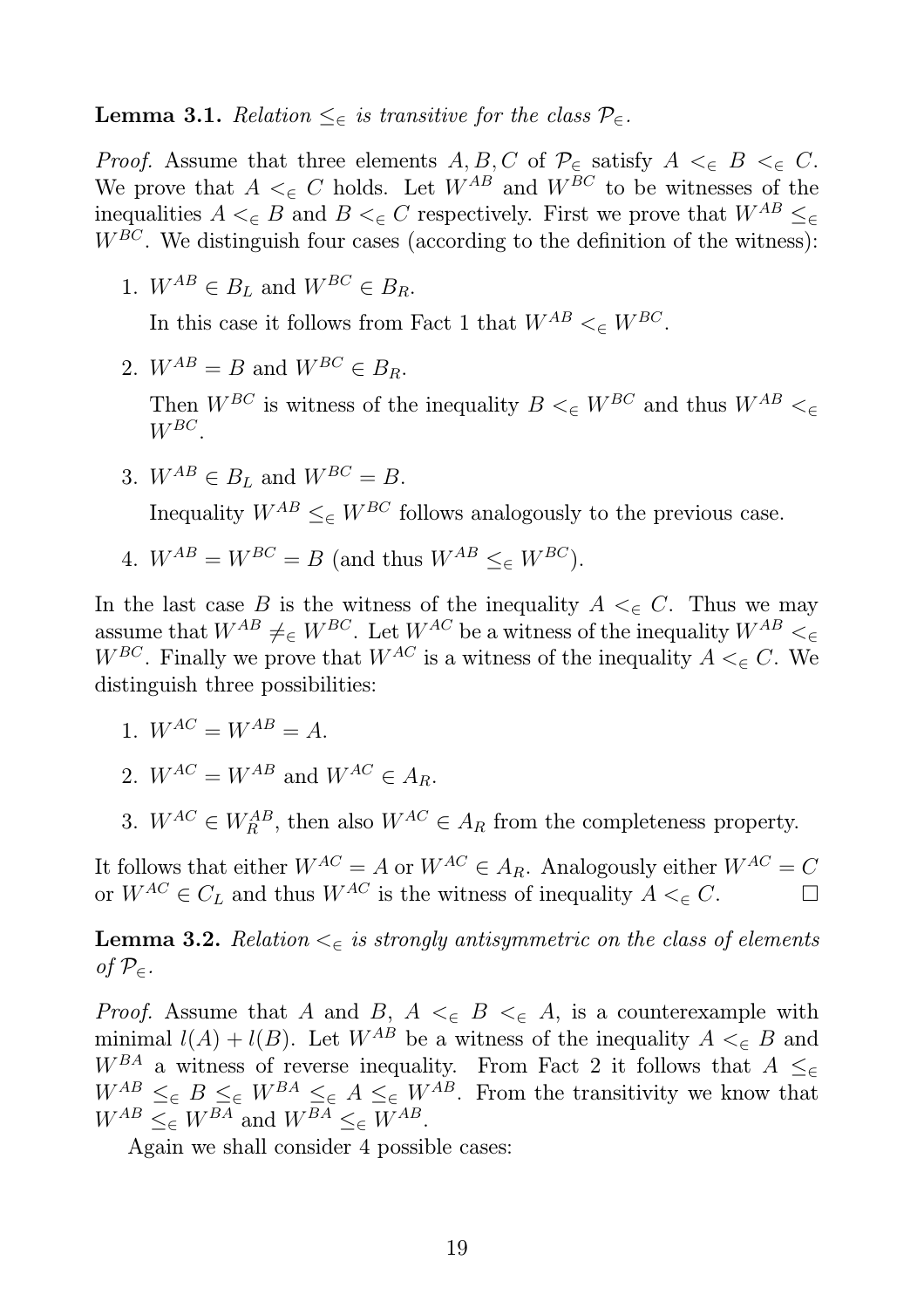1.  $W^{AB} = W^{BA}$ .

From the disjointness of the sets  $A_L$  and  $A_R$  it follows that  $W^{AB} =$  $W^{BA} = A$ . Analogously we obtain  $W^{AB} = W^{BA} = B$  which is a contradiction.

2. Either  $W^{AB} = A$  and  $W^{BA} = B$  or  $W^{AB} = B$  and  $W^{BA} = A$ .

Then contradiction follows in both cases from the fact that  $l(A) < l(B)$ and  $l(B) < l(A)$  (by Fact 3).

3.  $W^{AB} \neq A$ ,  $W^{AB} \neq B$ ,  $W^{AB} \neq W^{BA}$ .

Then  $l(W^{AB}) < l(A)$  and  $l(W^{AB}) < l(B)$ . Additionally we have  $l(W^{BA}) \leq l(A)$  and  $l(W^{BA}) \leq l(B)$  and thus A and B is not the minimal counter example.

4.  $W^{BA} \neq A$ ,  $W^{BA} \neq B$ ,  $W^{AB} \neq W^{BA}$ .

The contradiction follows symmetrically to the previous case from minimality of  $l(A) + l(B)$ .

 $\Box$ 

**Theorem 3.3.** ( $\mathcal{P}_{\in}$ ,  $\leq_{\in}$ ) *is partially ordered set.* 

*Proof.* Reflexivity of the relation follows directly from the definition, transitivity and antisymmetry follows from Lemmas 3.1 and 3.2.

Now we are ready to prove the main result of this section:

**Theorem 3.4.** ( $\mathcal{P}_{\epsilon}, \leq_{\epsilon}$ ) *is the universal and homogeneous partially ordered class.*

First we show the following Lemma:

**Lemma 3.5.**  $(\mathcal{P}_{\in}, \leq_{\mathcal{P}_{\in}})$  *has the extension property.* 

*Proof.* Let M be a finite subset of the elements of  $\mathcal{P}_{\in}$ . We want to extend the partially ordered set induced by  $M$  by the new element  $X$ . This extension can be described by three subsets of  $M: M_-\right.$  containing elements smaller than X,  $M_+$  containing elements greater than X and  $M_0$  containing elements incomparable with  $X$ . Since the extended relation is a partial order we have the following properties of these sets:

- I. Any element of  $M_-\$  is strictly smaller than any element of  $M_+$ ;
- II.  $B \leq_{\in} A$  for no  $A \in M_{-}$ ,  $B \in M_0$ ;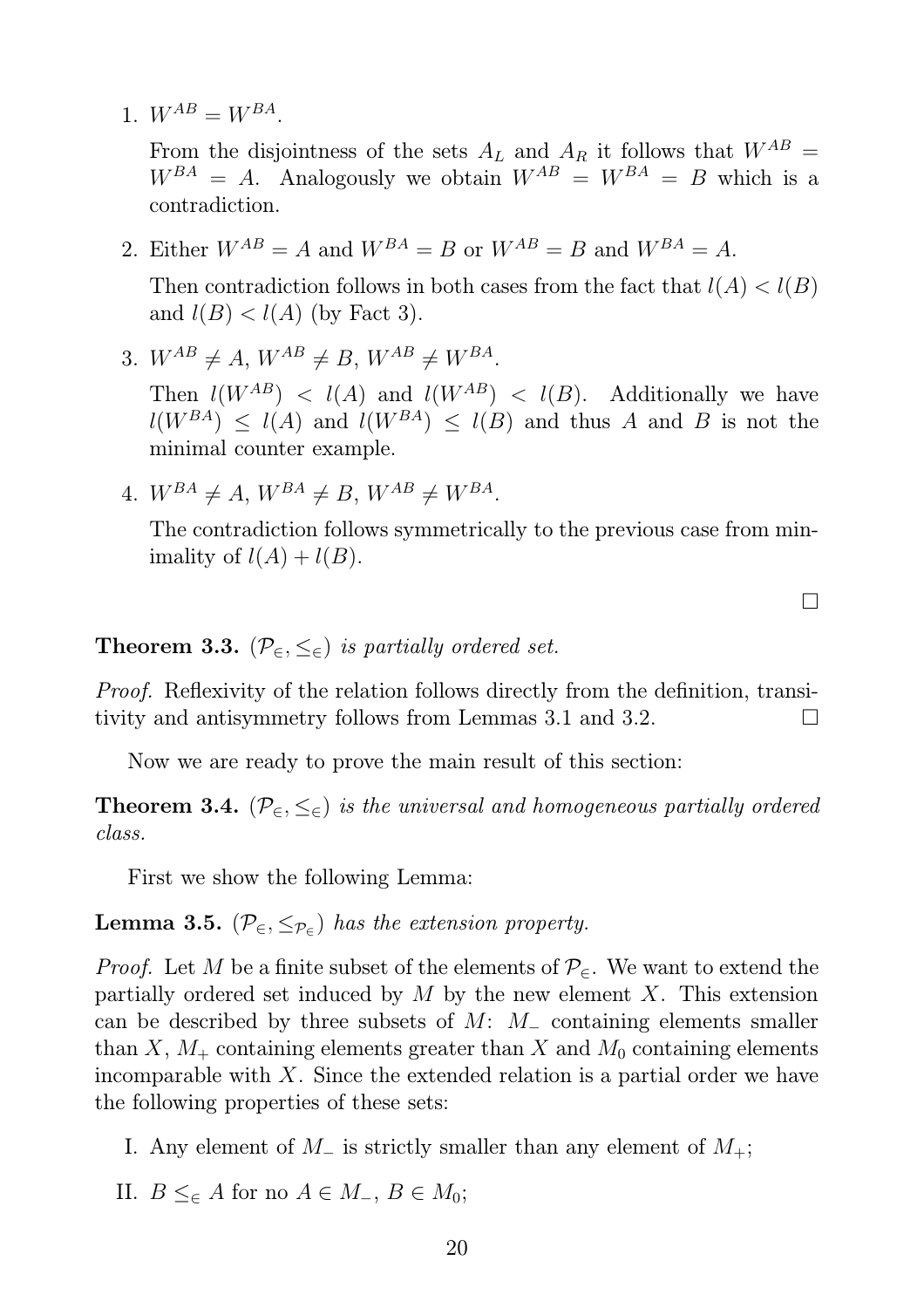III.  $A \leq_{\in} B$  for no  $A \in M_+, B \in M_0$ ;

IV.  $M_-, M_+$  and  $M_0$  form a partition of M.

Put

$$
\overline{M_-} = \bigcup_{B \in M_-} B_L \cup M_-;
$$
  

$$
\overline{M_+} = \bigcup_{B \in M_+} B_R \cup M_+.
$$

We verify that the properties I., II., III., IV. still hold for sets  $\overline{M_+}, \overline{M_+}, M_0$ .

ad I. We prove that any element of  $\overline{M_-}$  is strictly smaller than any element of  $M_{+}$ :

Let  $A \in \overline{M_-, A'} \in \overline{M_+}$ . We prove  $A \leq_{\in} A'$ . By the definition of  $\overline{M_-}$ there exists  $B \in M_-\,$  such that either  $A = B$  or  $A \in B_L$ . By the definition of  $\overline{M_+}$  there exists  $B' \in M_+$  such that either  $A' = B'$  or  $A' \in B'_R$ . By the definition of  $\lt_{\in}$  we have  $A \leq_{\in} B$ ,  $B \lt_{\in} B'$  (by I.) and  $B' \leq_{\in} A'$  again by the definition of  $\lt_{\in}$ . It follows  $A \lt_{\in} A'$ .

- ad II. We prove that  $B \leq_{\in} A$  for no  $A \in \overline{M_{-}}$ ,  $B \in M_0$ : Let  $A \in \overline{M_-, B \in M_0}$  and let  $A' \in M_-$  satisfies either  $A = A'$  or  $A \in A'_{L}$ . We know that  $B \nleq_{\in} A'$  and as  $A \leq_{\in} A'$  we have also  $B \nleq_{\in} A$ .
- ad III. To prove that  $A \leq_{\in} B$  for no  $A \in \overline{M_+}$ ,  $B \in M_0$  we can proceed similarly to ad II.

ad IV. We prove that  $\overline{M_{-}}$ ,  $\overline{M_{+}}$  and  $M_0$  are pairwise disjoint:  $\overline{M_{-}} \cap \overline{M_{+}} = \emptyset$  follows from I.  $\overline{M_{-}} \cap M_{0} = \emptyset$  follows from II.  $\overline{M_{+}} \cap M_{0} = \emptyset$ follows from III.

It follows, that  $A = (\overline{M_-} | \overline{M_+})$  is an element of  $\mathcal{P}_{\in}$  with the desired inequalities to the elements in the sets  $M_-\,$  and  $M_+$ .

Obviously each element of  $M_-\$  is smaller than A and each element of  $M_+$ greater than A.

It remains to be shown that each  $N \in M_0$  is incomparable with A. However we run into a problem here: it is possible that  $A = N$ . We can avoid this problem by first considering the set:

$$
M' = \bigcup_{B \in M} B_R \cup M.
$$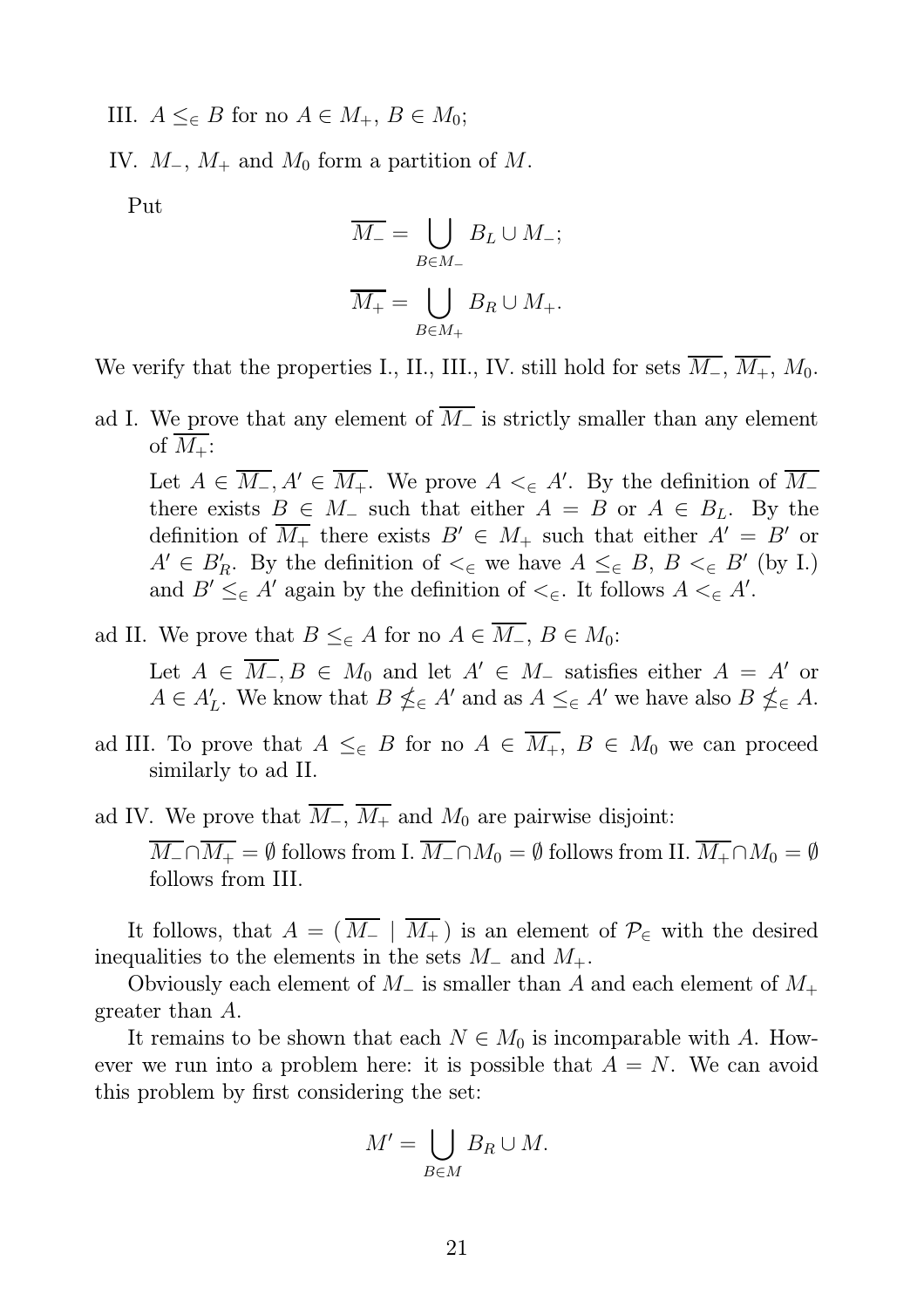It is then easy to show that  $B = (\emptyset | M')$  is an element of  $\mathcal{P}_{\in}$  strictly smaller than all elements of M.

Finally we construct the set  $A' = (A_L \cup \{B\} \mid A_R)$ . The set A' has the same properties with respect to the elements of the sets  $M_-\,$  and  $M_+\,$  and differs from any set in  $M_0$ . It remains to be shown that  $A'$  is incomparable with N.

For contrary, assume for example, that  $N <_{\epsilon} A'$  and  $W^{NA'}$  is the witness of the inequality. Then  $W^{NA'} \in \overline{M_{-}}$  and  $N \leq_{\in} W^{NA'}$ . Recall that  $N \in M_0$ . From IV. above and definition of A' follows that  $N \leq_{\epsilon} W^{NA'}$ . From ad III. above follows that there is no choice of elements such as  $N \leq_{\in} W^{NA'}$ , a contradiction.

The case  $N >_{\in} A'$  is analogous.

*Proof.* Proof of Theorem 3.4 follows by combining Lemma 3.5 and fact that extension property imply both universality and homogeneity of the partial  $\Box$ order.

#### 3.0.1 Remark on Conway's surreal numbers

Recall the definition of surreal numbers, see [11]. (For a recent generalization see [3]). Surreal numbers are defined recursively together with their linear order. We briefly indicate how the partial order  $(\mathcal{P}_{\in}, \leq_{\mathcal{P}_{\in}})$  fits to this scheme.

**Definition 3.3.** *A surreal number is a pair*  $x = \{x^L | x^R\}$ , where every member of the sets  $x^L$  and  $x^R$  is a surreal number and every member of  $x^L$  is strictly smaller than every member of  $x^R$ .

*We say that a surreal number* x *is less than or equal to the surreal number*  $y$  *if and only if*  $y$  *is not less than or equal to any member of*  $x^L$  *and any member of*  $y^R$  *is not less than or equal to x.* 

*We will denote the class of surreal numbers by* S*.*

 $\mathcal{P}_{\epsilon}$  may be thought as a subset of S (we recursively add  $\circ$  to express pairs  $x^L, x^R$ ). The recursive definition of  $A \in \mathcal{P}_{\in}$  leads to the following order which we define explicitly:

**Definition 3.4.** For elements  $A, B \in \mathcal{P}_{\in}$  we write  $A \leq_{\mathbb{S}} B$ , when there is *no*  $l \in A_L$ ,  $B \leq_{\mathbb{S}} l$  *and no*  $r \in B_R$ ,  $r \leq_{\mathbb{S}} X$ .

 $\leq_{\mathbb{S}}$  is a linear order of  $\mathcal{P}_{\in}$  and it is the restriction of Conway's order. It is in fact linear extension of partial order  $(\mathcal{P}_{\infty}, \leq_{\in})$ :

**Theorem 3.6.** For any  $A, B \in \mathcal{P}_{\in}$   $A \leq_{\in} B$  implies  $A \leq_{\mathbb{S}} B$ .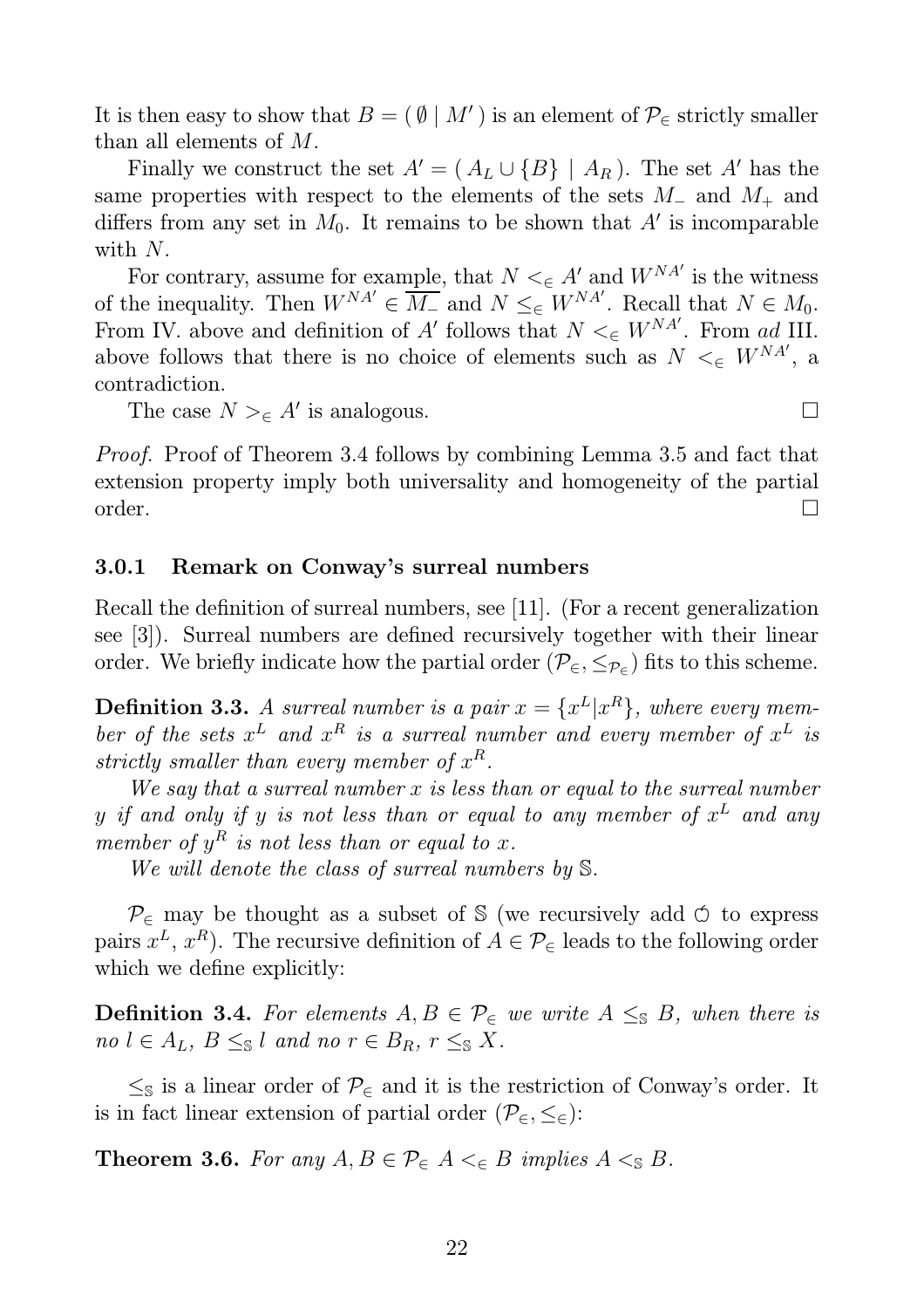*Proof.* We proceed by induction on  $l(A) + l(B)$ .

For empty A and B the theorem holds as they are not comparable by  $\leq_{\epsilon}$ . Let  $A \leq_{\epsilon} B$  and  $W^{AB}$  be the witness. In the case  $W^{AB} \neq A, B$ , then  $A \leq_{\mathbb{S}} W^{AB} \leq_{\mathbb{S}} B$  by induction. In the case  $A \in B_L$ , then  $A \leq_{\mathbb{S}} B$  from definition of  $\lt_s$ .

## 4 Universality of Graph Homomorphisms

Perhaps the most natural order between finite models is induced by homomorphisms. Universality of homomorphism order at class of all finite graphs was first shown by [19].

Numerous other classes followed (see e. g. [19]) but planar graphs (and other topologically restricted classes) presented a problem. This has been resolved in [7, 9] by showing that finite oriented paths with homomorphism order are universal. In this section we give a new proof of this result. The proof is simpler and yields a stronger result (see Theorem 4.7).

Recall that an *oriented path* P of length n is any oriented graph  $(V, E)$ where  $V = \{v_0, v_1, \ldots, v_n\}$  and for every  $i = 1, 2, \ldots, n$  either  $(v_{i-1}, v_i) \in E$ or  $(v_i, v_{i-1}) \in E$  (but not both), and there are no other edges. Thus an oriented path is any orientation of an undirected path.

Denote by  $P$  the class of all finite paths ordered it by homomorphism order. Explicitely given paths  $P = (V, E), P' = (V', E')$  a *homomorphism* is a mapping  $\varphi: V \to V'$  which preserves edges:

$$
(x, y) \in E \implies (\varphi(x), \varphi(y)) \in E'.
$$

For path P and P' we write  $P \leq_{\mathcal{P}} P'$  if and only if there is homomorphism  $\varphi : P \to P'$ 

To show universality of oriented paths, we will construct a mapping from  $(S, \subseteq)$  to paths. Recall that the class S denotes the class of all periodic subsets of  $\mathbb Z$  (see Section 2.7). This is new feature, which gives new, more streamlined and shorter proof of the [7]. The main difference of the proof in [7, 9] and here is use of  $(S, \subseteq)$  as the base of representation instead of  $(TV, \leq_{TV})$ . Linear nature of graph homomorphisms among oriented paths make it very difficult to adapt many to one mapping involved in  $\leq_{\mathcal{TV}}$ . The cyclic mappings of  $(S, \subseteq)$  are easier to use.

Let us introduce more terms and notations useful when speaking of homomorphisms in between paths (We follow standard notations as e.g. in  $[18]$ ).

While oriented paths do not make difference between initial and terminal vertices, we will always consider paths in a specific order of vertices from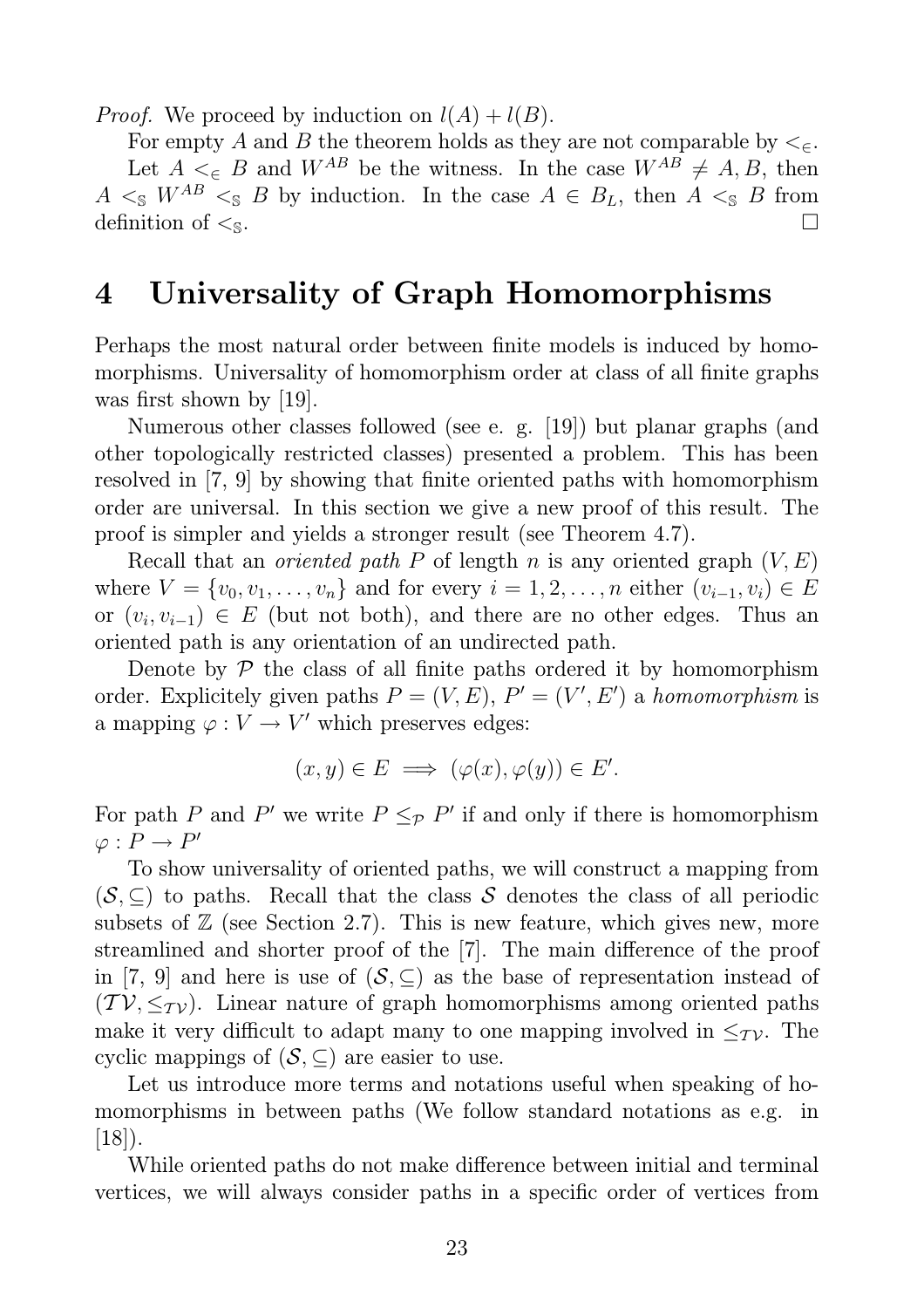initial to terminal vertex. We denote the initial vertex  $v_0$  and the terminal vertex  $v_n$  of P by  $in(P)$  and  $term(P)$ . For path P we will denote by ⊞י<br>— P the flipped path P with order of vertices  $v_n, v_{n-1}, \ldots, v_0$ . For paths P and P' we denote by  $PP'$  path created as concatenation of  $P$  and  $P'$  (i.e. disjoint union of P and P' with  $term(P)$  identified with  $in(P')$ ).

The *length* of a path P is the number of edges in P. The *algebraic length* of a path  $P$  is the number of forwarding minus the number of backwarding edges in P. Thus the algebraic length of a path could be negative. The *level*  $l_P(v_i)$  of  $v_i$  is the algebraic length of the subpath  $(p_0, p_1, \ldots, p_i)$  of P. By *distance* of vertex  $p_i$  and  $p_j$ ,  $d_P(p_i, p_j)$  we denote value  $|j - i|$ . By *algebraic* distance,  $a_P(p_i, p_j)$  level of  $l_P(v_j) - l_P(v_i)$ .

Denote by  $\varphi : P \to P'$  a homomorphism from path P to P'. Observe that we always have  $d_P(p_i, p_j) \leq d_{P'}(\varphi(p_i), \varphi(p_j))$  and  $a_P(p_i, p_j) =$  $a_{P'}(\varphi(p_i), \varphi(p_i))$ . We will construct paths in such a way that every homomorphism  $\varphi$  between path P and P' must map the initial vertex of P to the initial vertex of  $P'$  and thus preserve levels of vertices (see Lemma 4.1) bellow).

The basic building blocks if our construction are paths shown in Figure 4 (H stands for *head*, T for *tail*, B for *body* and S for *šipka*—arrow in Czech language). Their initial vertices appear on left, terminal vertices on right. Except for H and T the paths are balanced (i.e. their algebraic lenght is  $0$ ). We will construct paths by concatenating of copies these blocks. H will be always first path, T always last. (The dotted line in Figure 4 and Figure 5 determine vertices with level  $-3$ .)

**Definition 4.1.** *Given word* W *on alphabet*  $\{0, 1\}$  *of length*  $2^n$ *, we assign path* p(W) *recursively as follows:*

- *1.*  $p(0) = B_0$ .
- 2.  $p(1) = B_1$ .
- 3.  $p(W) = p(W_1)S$  $\leftarrow$   $\leftarrow$   $\leftarrow$  $p(W_2)$  where  $W_1$  and  $W_2$  words of length  $2^{n-1}$  such that  $W = W_1 W_2$ .

 $Put \overline{p}(W) = Hp(W)T.$ 

**Example 4.1.** For periodic set S,  $s(4, S) = 0110$ , we construct  $\overline{p}(s(4, S))$ *in the following way:*

$$
p(0) = B_0
$$

$$
p(1) = B_1
$$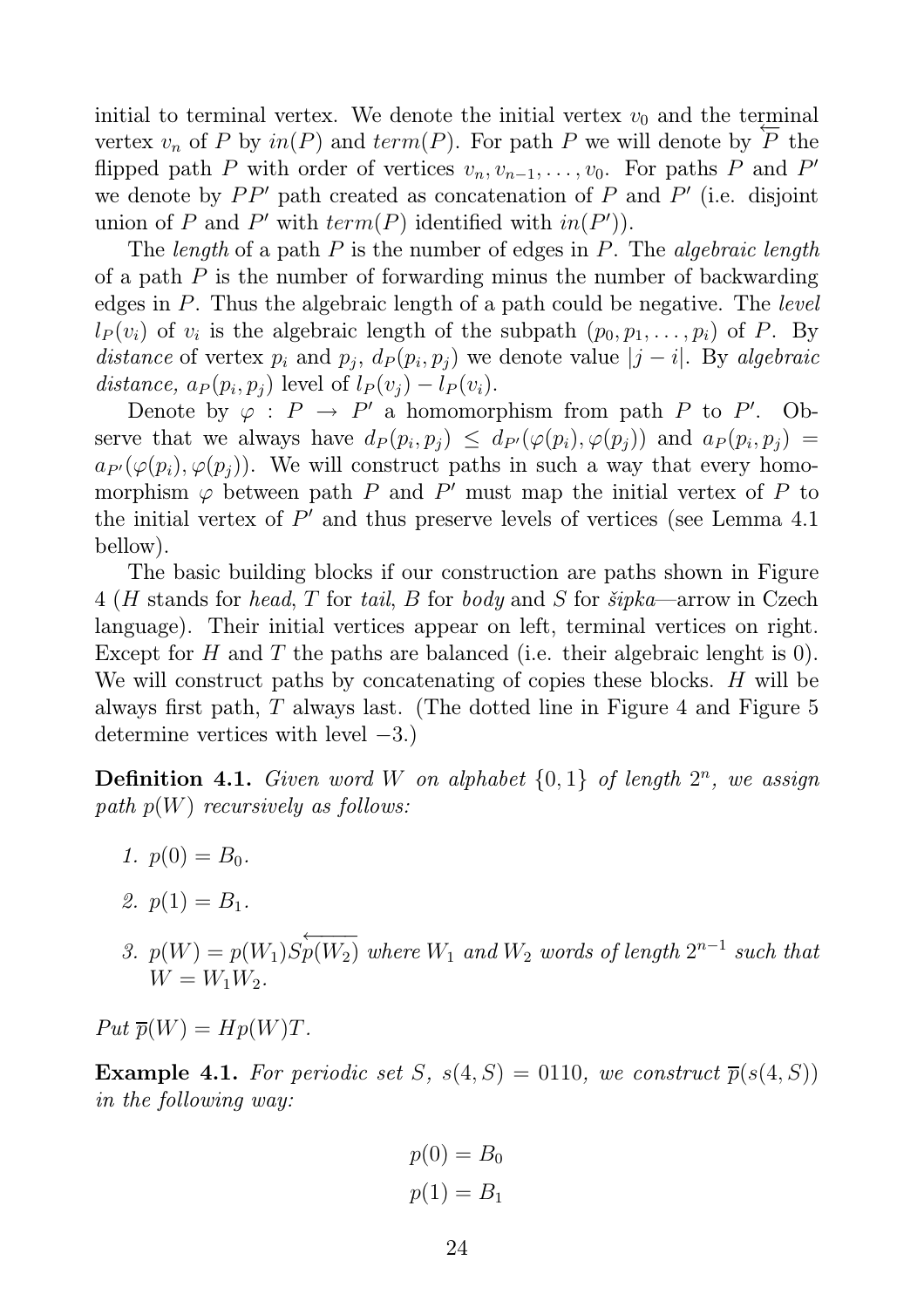

Figure 4: Building blocks of  $p(W)$ .

$$
p(01) = B_0 S \overleftarrow{B_1}
$$

$$
p(10) = B_1 S \overleftarrow{B_0}
$$

$$
p(0110) = B_0 S \overleftarrow{B_1} S B_0 \overleftarrow{S} \overleftarrow{B_1}
$$

$$
\overrightarrow{p}(0110) = H B_0 S \overleftarrow{B_1} S B_0 \overleftarrow{S} \overleftarrow{B_1} T
$$

*See Figure 5.*

The key result of our construction is given by the following:

Proposition 4.1. *Fix periodic set* S *of period* 2 <sup>k</sup> *and periodic set* S ′ *of period*  $2^{k'}$ . There is a homomorphism  $\varphi : \overline{p}(s(2^k, S)) \to \overline{p}(s(2^{k'}, S'))$  if and *only if*  $S \subseteq S'$  *and*  $k' \leq k$ *.* 

*If homomorphism*  $\varphi$  *exists, then*  $\varphi$  *maps the initial vertex of*  $\overline{p}(s(2^k, S))$ *to the initial vertex of*  $\overline{p}(s(2^{k'}, S'))$ *. If*  $k' = k$  *then*  $\varphi$  *maps the terminal vertex* of  $\overline{p}(s(2^k, S))$  *to the terminal vertex of*  $\overline{p}(s(2^{k'}, S'))$ *. If*  $k' < k$  *then*  $\varphi$  *maps the terminal vertex of*  $\overline{p}(s(2^k, S))$  *to the initial vertex of*  $\overline{p}(s(2^{k'}, S'))$ *.*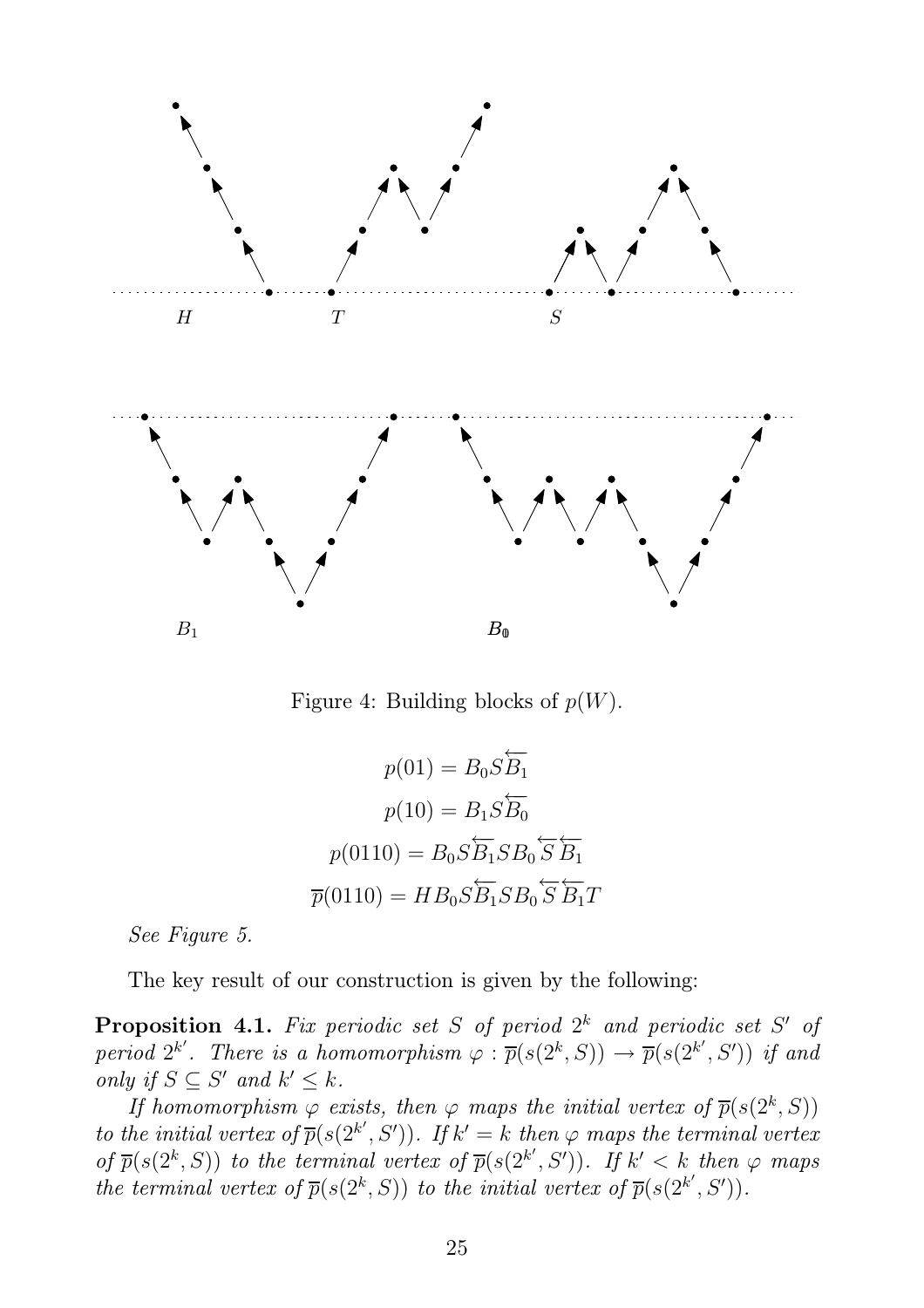

Figure 5:  $\overline{p}(0110)$ .

Advancing proof of the Proposition 4.1 we start with observations about homomorphisms in between our special paths.

**Lemma 4.1.** *Any homomorphism*  $\varphi : \overline{p}(W) \to \overline{p}(W')$  *must map the initial vertex of*  $\overline{p}(W)$  *to the initial vertex of*  $\overline{p}(W')$ *.* 

*Proof.*  $\overline{p}(W)$  starts by the monotone path of 5 edges.  $\varphi$  must map this path to monotone path in  $\overline{p}(W')$ . The only such subpath of  $\overline{p}(W')$  is formed by first 6 vertices of  $\overline{p}(W')$ .

It is easy to see that  $\varphi$  can not flip the path: If  $\varphi$  maps the initial vertex of  $\overline{p}(W)$  to the 6th vertex of  $\overline{p}(W')$  then  $\overline{p}(W)$  has vertices at level -7 and because homomorphisms must preserve algebraic distances, they must map to vertex of level 1 in  $\overline{p}(W')$  and there is no such vertex in  $\overline{p}(W')$  $\Box$ 

**Lemma 4.2.** Fix words  $W, W'$  of the same length  $2^k$ . Let  $\varphi$  be homomor $phism \varphi: p(W) \to p(W')$ . Then  $\varphi$  maps the initial vertex of  $p(W)$  to the *initial vertex of*  $p(W')$  *if and only if*  $\varphi$  *maps the terminal vertex of*  $p(W)$  *to the terminal vertex of*  $p(W')$ *.* 

*Proof.* We proceed by induction on length of W:

For  $W = i$  and  $W' = j$ ,  $i, j \in \{0, 1\}$  we have  $p(W) = B_i$  and  $p(W') = B_j$ . There is no homomorphism  $B_1 \to B_0$ . The unique homomorphism  $B_0 \to B_1$ has the desired properties and there is only isomorphism  $B_0 \to B_0$ .

In the induction step put  $W = W_0 W_1$  and  $W' = W'_0 W'_1$  where  $W_0, W_1,$  $W'_0$ ,  $W'_1$  are words of length  $2^{k-1}$ . We have  $p(W) = p(W_0)S$  $\leftarrow$   $\frac{1}{\sqrt{117}}$  $p(W_1)$  and  $p(W') = p(W'_0)S$  $\leftarrow$   $\leftarrow$   $\leftarrow$  $p(W_1')$ .

First assume that  $\varphi$  maps  $in(p(W))$  to  $in(p(W'))$ . Then  $\varphi$  clearly maps  $p(W_0)$  to  $p(W'_0)$  and thus by the induction hypothesis  $\varphi$  maps  $term(p(W_0))$ to  $term(p(W_0'))$ . Because vertices of S are at different levels than vertices of final blocks  $B_0$  or  $B_1$  of  $p(W_0')$ , copy of S that follows in  $p(W)$  after  $p(W_0)$ must map to copy if S that follows in  $p(W')$  after  $p(W'_0)$ . Further  $\varphi$  can not flip S and thus  $\varphi$  maps  $term(S)$  to  $term(S)$ . By same argument  $\varphi$  maps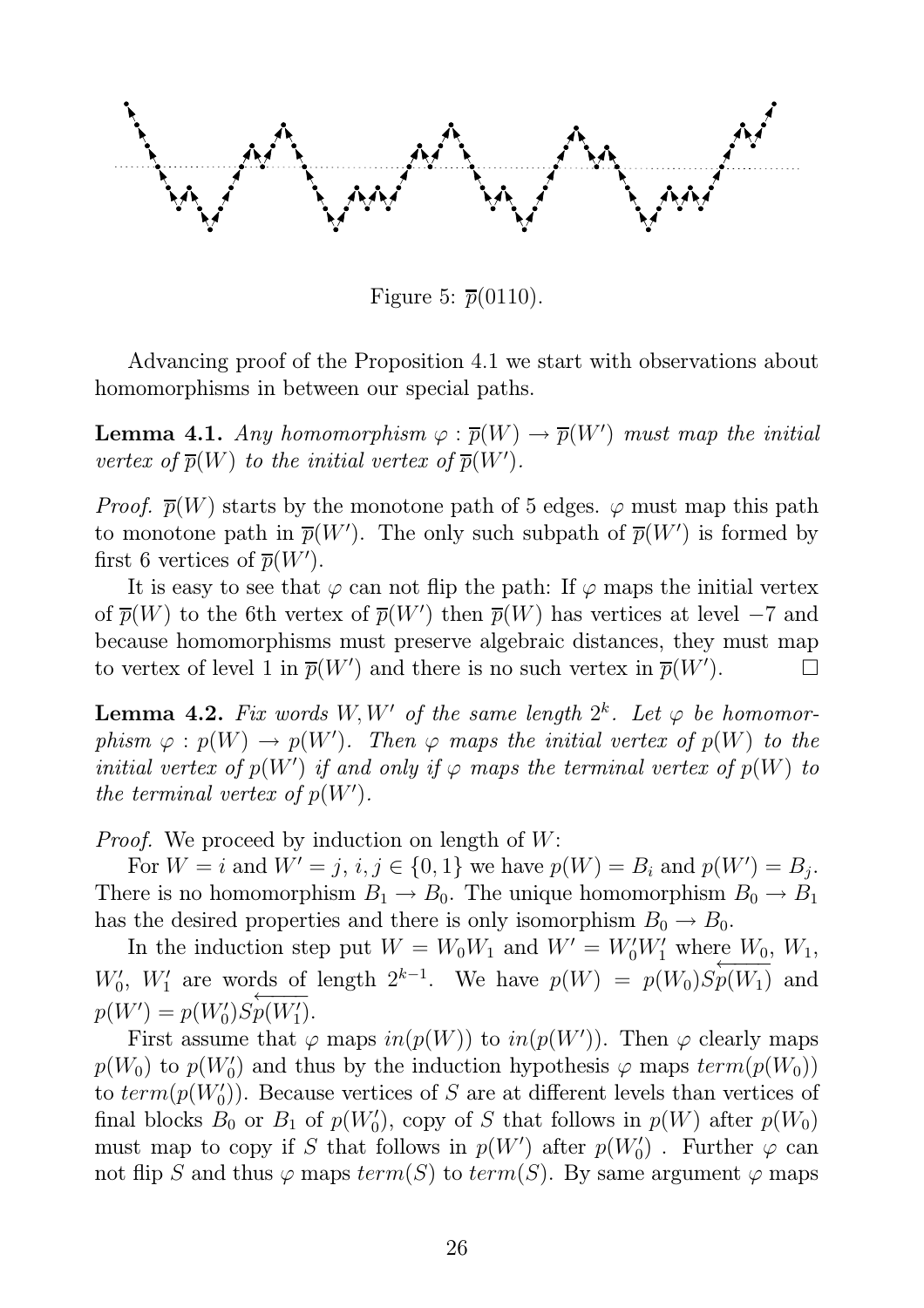$p(W_1)$  to  $p(W'_1)$ . Initial vertex of  $p(W_1)$  is terminal vertex of  $p(W)$  and it must map to initial vertex of  $p(W'_1)$  and thus also terminal vertex of  $p(W')$ .

The second possibility is that  $\varphi$  maps  $term(p(W))$  to  $term(p(W'))$ . This can be handled similarly (starting from the terminal vertex of paths in the reverse order).

**Lemma 4.3.** Fix periodic sets  $S, S'$  of the same period  $2^k$ . There is a *homomorphism*  $\varphi$  :  $p(s(2^k, S)) \rightarrow p(s(2^k, S'))$  *mapping*  $in(p(s(2^k, S)))$  *to*  $in(p(s(2^k, S')))$  *if and only*  $S \subseteq S'$ *.* 

*Proof.* When  $S \subseteq S'$  Lemma follows from construction of  $p(s(2^k, S))$ . Every digit 1 of  $s(2^k, S)$  has corresponding copy of  $B_1$  in  $p(s(2^k, S))$  and every digit 0 has corresponding copy of  $B_0$  in  $p(s(2^k, S))$ . It is easy to build homomorphism  $\varphi$  by concatenating homomorphism  $B_0 \to B_1$  and identical maps of S,  $B_0$ and  $B_1$ .

In the opposite direction, assume that there is homomorphism  $\varphi$  from  $p(s(2^k, S))$  to  $p(s(2^k, S'))$ . By the assumption and Lemma 4.2,  $\varphi$  must map  $term(p(s(2^k, S)))$  to  $term(p(s(2^k, S')))$ . Because S use vertices at different levels than  $B_0$  and  $B_1$ , all copies of S must mapped to copies of S. Similarly copies of  $B_0$  and  $B_1$  must be mapped to copies of  $B_0$  or  $B_1$ . If  $S \not\subseteq S'$ then there is position i such that *i*-th letter of  $s(2^k, S)$  is 1 and *i*-th letter of  $s(2^k, S')$  is 0. It follows that the copy of  $B_1$  corresponding to this letter would have to map to a copy of  $B_0$ . This contradicts with fact that there is no homomorphism  $B_1 \to B_0$ .

Lemma 4.4 (folding). *For word* W *of length* 2 k *. There is homomorphism*  $\varphi : \overline{p}(WW) \to \overline{p}(W)$  *mapping*  $in(\overline{p}(WW))$  *to*  $in(\overline{p}(W))$  *and* term( $\overline{p}(WW)$ ) *to*  $in(\overline{p}(W))$ *.* 

*Proof.* By definition  $\overline{p}(WW) = Hp(W)S$  $\leftarrow$   $\leftarrow$   $\leftarrow$  $p(W)T$  and  $\overline{p}(W) = Hp(W)T$ . Homomorphism  $\varphi$  maps first copy of  $p(W)$  in  $\overline{p}(WW)$  to copy of  $p(W)$  in  $\overline{p}(W)$ , copy of  $S$  is mapped to  $T$  such that terminal vertex of  $S$  maps to initial vertex of T and thus it is possible to map copy of  $+\frac{\sqrt{117}}{117}$  $p(W)$  in  $\overline{p}(WW)$  to the same copy of  $p(W)$  in  $\overline{p}(W)$ .

We will use the folding Lemma iteratively. By composition of homomorphisms there is also homomorphism  $p(WWWW) \rightarrow p(WW) \rightarrow p(W)$  i.e. from path constructed from  $2^k$  copies of W to  $p(W)$ .

*Proof (of Proposition 4.1).* Assume the existence of homomorphism  $\varphi$  as in Proposition 4.1. First observe that  $k' \leq k$  (if  $k < k'$  then copy of T in  $\overline{p}(s(2^k, S))$  would have to map into middle of  $\overline{p}(s(2^{k'}, S'))$ , but there are no vertices at the level 0 in  $\overline{p}(s(2^{k'}, S'))$  except of initial and terminal vertex).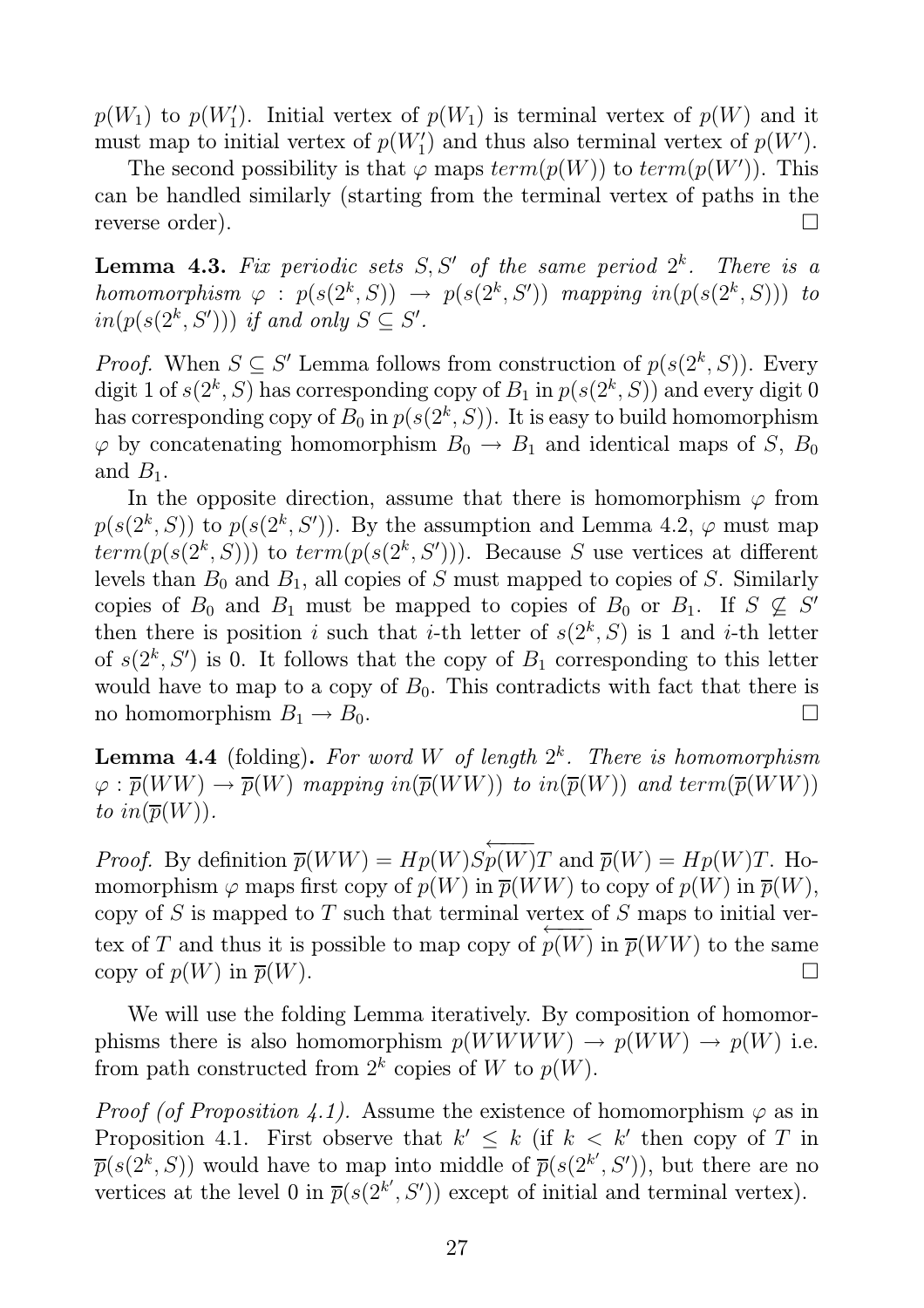For  $k = k'$  the statement follows directly from Lemma 4.3.

For  $k' < k$  denote by W'' word that consist of  $2^{k-k'}$  concatenations of W'. Consider homomorphism  $\varphi'$  from  $p(W)$  to  $p(W'')$  mapping  $in(p(W))$  to  $in(p(W''))$ . W and W'' has the same length and such homomorphism exists by Lemma 4.3 if and only if  $S \subseteq S'$ . Applying 4.4 there is homomorphism  $\varphi'': p(W'') \to p(W')$ . Homomorphism  $\varphi$  can be obtained by composing  $\varphi'$ and  $\varphi''$ . It is easy to see that any homomorphism  $\overline{p}(W) \to \overline{p}(W')$  must follow same scheme of "folding" the longer path  $\overline{p}(W)$  into  $\overline{p}(W')$  and thus there is homomorphism  $\varphi$  if and only if  $S \subseteq S'$ . We omit the details.

For periodic set S denote by  $S^{(i)}$  inclusion maximal periodic subset of S with period *i*. (For example for  $s(4, S) = 0111$  we have  $s(2, S^{(2)}) = 01$ )

**Definition 4.2.** *For*  $S \in \mathcal{S}$  *denote i minimal integer such that* S *has period*  $2^i$ . *Put*  $\Phi^{\mathcal{S}}_{\mathcal{P}}$  $^{\mathcal{S}}_{\mathcal{P}}(S)$  *to be concatenation of paths* 

> $H$ ,  $\overline{p}(s(1,S^{(1)}))$ ←−−−−−−−−  $\overline{p}(s(1,S^{(1)})),$  $\overline{p}(s(2,S^{(2)}))$  $\leftarrow$   $\leftarrow$   $\leftarrow$  $\overline{p}(s(2,S^{(2)})),$  $\overline{p}(s(4,S^{(4)}))$ ←−−−−−−−−  $\overline{p}(s(4,S^{(4)})),$

$$
\overline{p}(s(2^{i-1}, S^{(2^{i-1})}))\overleftarrow{\overline{p}(s(2^{i-1}, S^{(2^{i-1})}))},
$$

$$
\overleftarrow{\overline{p}(s(2^i, S))}\overleftarrow{\overline{p}(s(2^i, S))}.
$$

*. . .*

Theorem 4.5.  $\Phi^{\mathcal{S}}_{\mathcal{P}}$  $^{\mathcal{S}}_{\mathcal{P}}(v)$  *is embedding of*  $(\mathcal{S}, \subseteq)$  *to*  $(\mathcal{P}, \leq_{\mathcal{P}})$ *.* 

*Proof.* Fix S and S' in S of periods  $2^i$  and  $2^{i'}$ .

Assume that  $S \subseteq S', i > i'$ . Then the homomorphism  $\varphi : \Phi_{\mathcal{P}}^{\mathcal{S}}(S) \to$  $\Phi_{\mathcal{P}}^{\mathcal{S}}$  ${}_{\mathcal{P}}^{\mathcal{S}}(S')$  can be constructed via concatenation of homomorphisms:

$$
H \to H,
$$
  
\n
$$
\overline{p}(s(1, S^{(1)}))\overline{p}(s(1, S^{(1)})) \to \overline{p}(s(1, S'^{(1)}))\overline{p}(s(1, S'^{(1)})),
$$
  
\n
$$
\overline{p}(s(1, S^{(2)}))\overline{p}(s(1, S^{(2)})) \to \overline{p}(s(2, S'^{(2)}))\overline{p}(s(2, S'^{(2)})),
$$

$$
\overline{p}(s(2^{i'-1},S^{2^{(i'-1)}})\overleftarrow{\overline{p}(s(2^{i'-1},S^{(2^{i'-1})}))}\rightarrow \overline{p}(s(2^{i'-1},S'^{(i'-1)}))\overleftarrow{\overline{p}(s(2^{i'-1},S'^{(i'-1)}))}
$$

. . .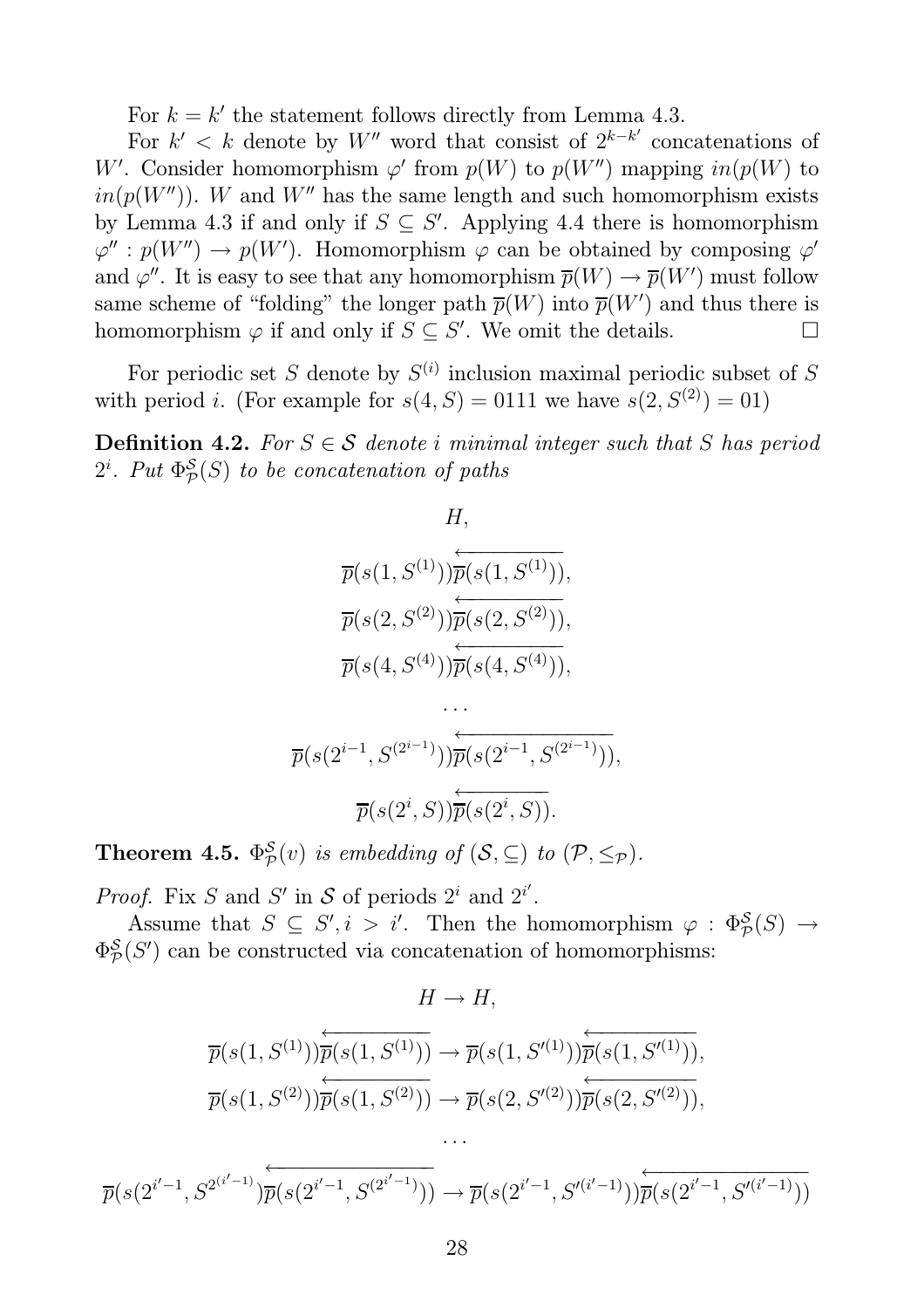$$
\overline{p}(s(2^{i'}, S^{2^{(i')}})\overleftarrow{\overline{p}(s(2^{i'}, S^{(2^{i'}})))} \to \overline{p}(s(2^{i'}, S'))\n\overline{p}(s(2^{i'+1}, S^{2^{(i'+1)}})\overline{p}(s(2^{i'+1}, S^{(2^{i'+1})}))} \to \overline{p}(s(2^{i'}, S'))\n...\n\overline{p}(s(2^{i}, S))\overline{\overline{p}(s(2^{i'}, S))} \to \overline{p}(s(2^{i'}, S'))
$$

The homomorphisms exists by Proposition 4.1. For  $i \leq i'$  the construction is even easier.

In the opposite direction assume that there is homomorphism  $\varphi: \Phi_{\mathcal{P}}^{\mathcal{S}}(S) \to$  $\Phi_{\mathcal{P}}^{\mathcal{S}}$  $^{\mathcal{S}}_{\mathcal{P}}(S').$   $\Phi^{\mathcal{S}}_{\mathcal{P}}$  ${}_{\mathcal{P}}^{\mathcal{S}}(S)$  starts by two concatenations of H and thus by long monotone path and by same argument as in Lemma 4.1,  $\varphi$  must map the initial vertex of  $\Phi^{\mathcal{S}}_{\mathcal{P}}$  ${}_{\mathcal{P}}^{\mathcal{S}}(S)$  to the initial vertex of  $\Phi_{\mathcal{P}}^{\mathcal{S}}$  ${}_{\mathcal{P}}^{\mathcal{S}}(S')$ . It follows that  $\varphi$  preserves levels of vertices. It follows that for every  $k = 1, 2, 4, \ldots 2^{i}, \varphi$  must map  $\overline{p}(s(k, S^{(k)})$ to  $\overline{p}(s(k',S'^{(k')}))$  for some  $k' \leq k, k' = 1, 2, 4, \ldots 2^{i'}$ . By application of Proposition 4.1 it follows that  $S^{(k)} \subseteq S'^{(k')}$ . In particular  $S \subseteq S'^{(k')}$ . This holds only if  $S \subseteq S'$ .

**Theorem 4.6** ([7]). *Quasi order*  $(\mathcal{P}, \leq_{\mathcal{P}})$  *contains universal partial order.* 

In fact our new proof of Corollary 4.6 gives the following strengthening for rooted homomorphisms of paths. A *plank*  $(P, r)$  is a oriented path rooted at the initial vertex  $r = in(P)$ . Given planks  $(P, r)$  and  $(P', r')$ , a homomorphism  $\varphi: (P,r) \to (P',r')$  is homomorphism  $P \to P'$  such that  $\varphi(r) = r'$ .

Theorem 4.7. *Quasi order formed by all planks ordered by existence of homomorphisms contains universal partial order.*

### 5 Related results

Universality of oriented paths imply universality of homomorphism order of many naturally defined classes of structures (such as undirected planar or series-parallel graphs) ordered by homomorphism via indicator construction (see [9], [17]). By similar techniques universality of homomorphism order on labelled partial orders is shown by [12].

Lehtonen and Nešetřil [13] consider also partial order defined on boolean functions in the following way. Each clone  $\mathcal C$  on a fixed base set A determines a quasiorder on the set of all operations on A by the following rule: f is a C-minor of g if f can be obtained by substituting operations from C for the variables of g. By embedding homomorphism order on hypergraphs, it can be shown that a clone C on  $\{0,1\}$  has the property that the corresponding C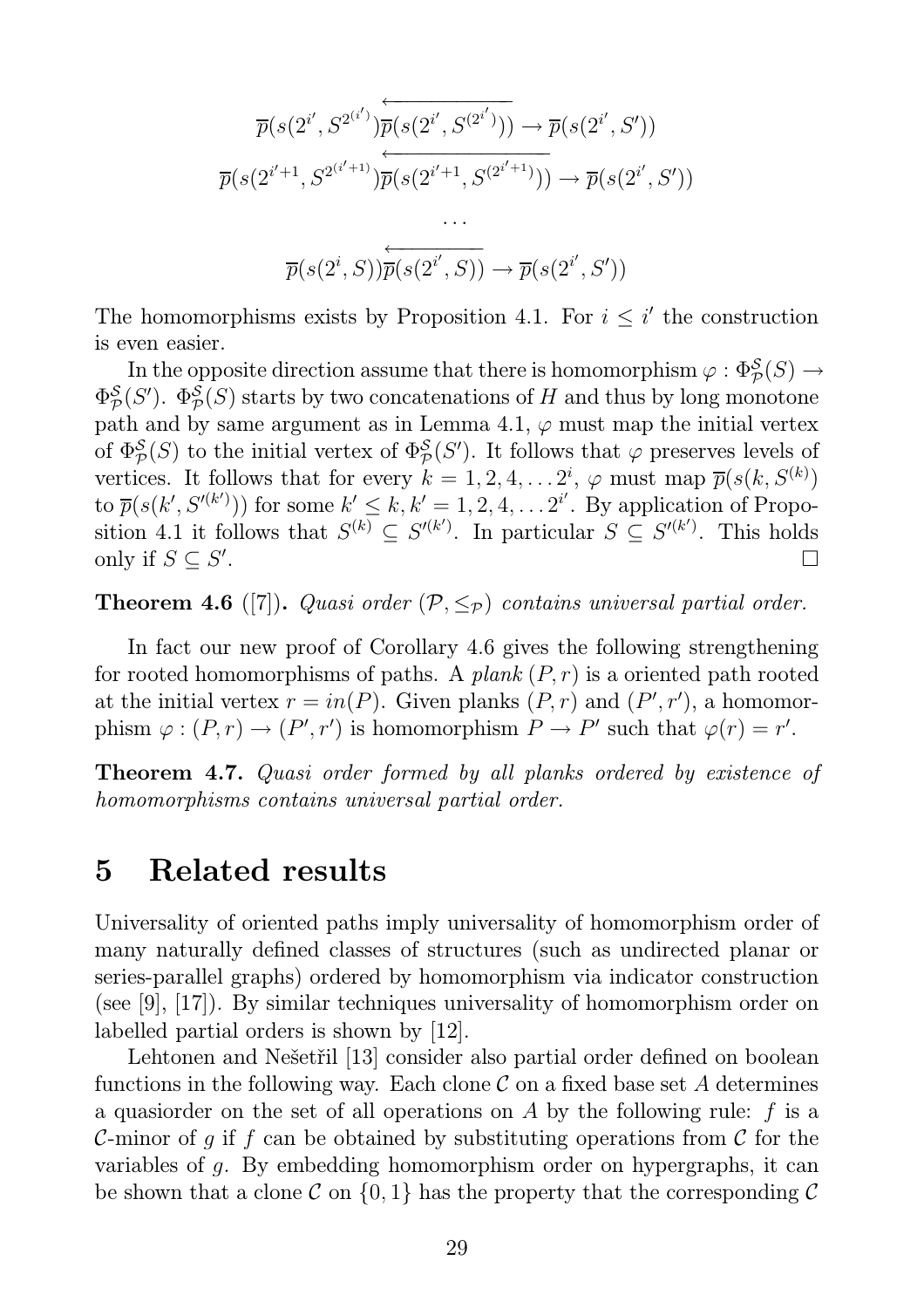minor partial order is universal if and only if  $\mathcal C$  is one of the countably many clones of clique functions or the clone of self-dual monotone functions (using classification of Post classes).

## 6 Acknowledgement

We thank to Robert Šámal for help and several remarks with improved quality of this paper.

## References

- [1] N. Alon, E. Scheinerman: Degrees of freedom versus dimension for containment orders, Order 5 (1988) 11-16. 2.
- [2] J. H. Conway: On numbers and games, London Math. Soc. Monographs, Academic press, 1976.
- [3] P. Ehrlich: Number Systems with Simplicity Hiearchies. A generalization of Conway's Theory of Surreal Numbers, J. of Symbolic Logic 66, 3 (2001), 1231–1258.
- [4] R. Fraïssé: Théorie des relations, North Holland, 1986.
- [5] Z. Hedrlín: On universal partly oriented sets and classes, J. Algebra 11 (1969), 503–509.
- [6] J. Hubička J. Nešetřil: A Finite Presentation of the rational Urysohn Space, Topology and Applications 155 (14) (2008), 1483–1492.
- [7] J. Hubička, J. Nešetřil: Finite Paths are Universal, Order 21 (2004), 181–200.
- [8] J. Hubička, J. Nešetřil: Finite presentation of homogeneous graphs, posets and Ramsey classes, Israel J. Math 149 (2005), 21–44.
- [9] J. Hubička, J. Nešetřil: On universal posets represented by means of trees and other simple graphs, European J. Comb. 26 (2005), 765–778.
- [10] A. S. Kechris, V. G. Pestov, S. Todorcevic: Fra¨ıssé Limits, Ramsey Theory, and Topological Dynamics of Automorphism Groups, to appear in GAFA. Geom. Funct. Anal., 15 (2005), 106-189.
- [11] D. E. Knuth: Surreal Numbers, Addison Wesley, 1974.